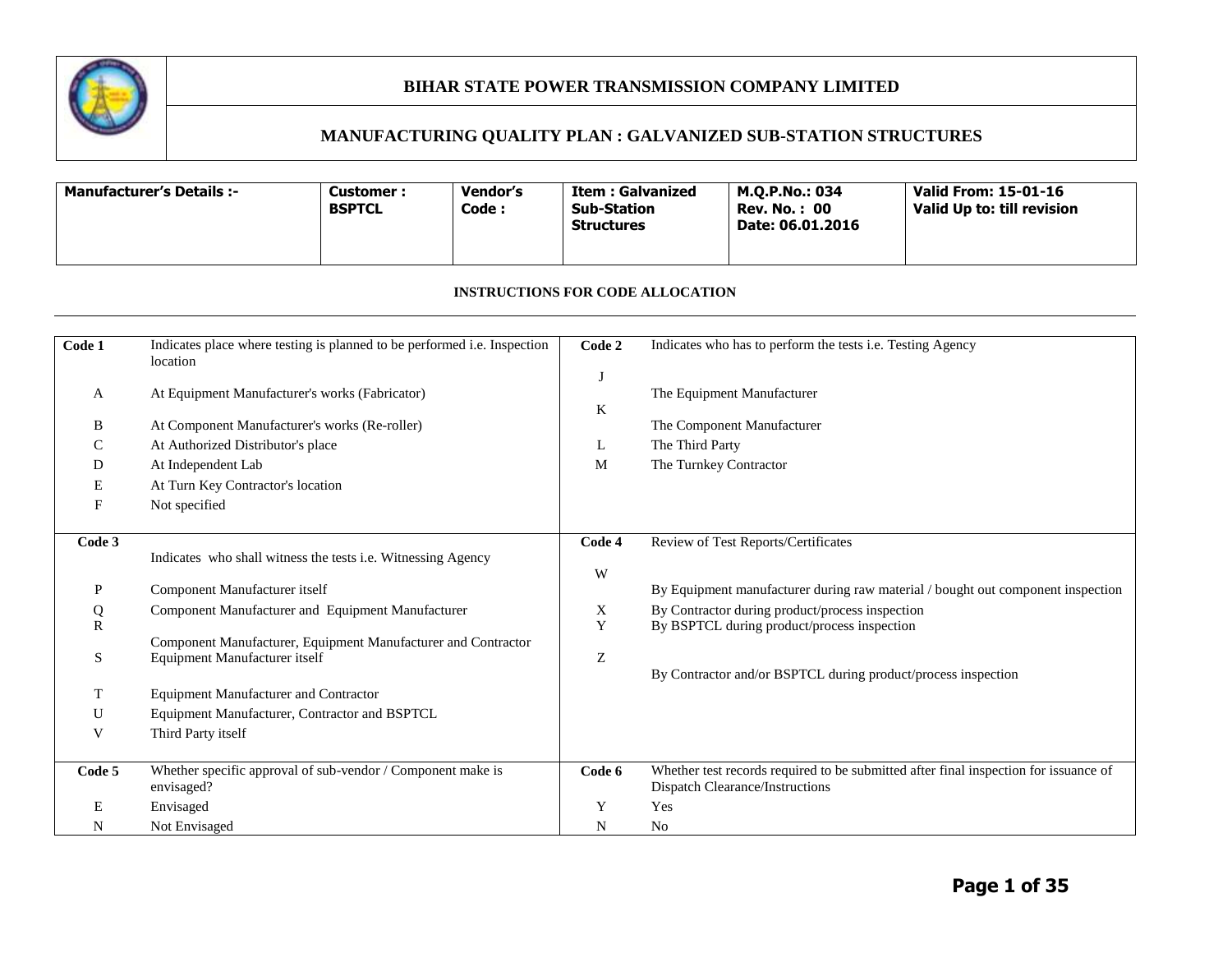

# **MANUFACTURING QUALITY PLAN : GALVANIZED SUB-STATION STRUCTURES**

| -: Manufacturer's Details | Vendor's<br>Customer :<br><b>BSPTCL</b><br>Code : | <b>Item: Galvanized</b><br><b>Sub-Station</b><br><b>Structures</b> | M.O.P.No.: 034<br><b>Rev. No.: 00</b><br>Date: 06.01.2016 | Valid From: 15-01-16<br>Valid Up to: till revision |
|---------------------------|---------------------------------------------------|--------------------------------------------------------------------|-----------------------------------------------------------|----------------------------------------------------|
|---------------------------|---------------------------------------------------|--------------------------------------------------------------------|-----------------------------------------------------------|----------------------------------------------------|

#### **A.** Raw Material Inspection (Indigenous)

| Sr.<br>No. | Components/<br><b>Operation &amp;</b><br><b>Description of Test</b> | Type of<br><b>Check</b>                     | Quantum of Check /<br>Sampling with basis                                                                                                                                                  | Reference<br>document<br>for Testing                                                          | Acceptance<br><b>Norms</b>                                                                                                                                | <b>Format</b> of<br><b>Record</b>                                  |              |                |              |                         | <b>Applicable Codes</b>          |   | <b>Remarks</b>                                                                                                                                                                        |
|------------|---------------------------------------------------------------------|---------------------------------------------|--------------------------------------------------------------------------------------------------------------------------------------------------------------------------------------------|-----------------------------------------------------------------------------------------------|-----------------------------------------------------------------------------------------------------------------------------------------------------------|--------------------------------------------------------------------|--------------|----------------|--------------|-------------------------|----------------------------------|---|---------------------------------------------------------------------------------------------------------------------------------------------------------------------------------------|
| 1.1        | <b>Structural Steel</b><br>(Sections and Plates)                    |                                             |                                                                                                                                                                                            |                                                                                               |                                                                                                                                                           |                                                                    | $\mathbf{1}$ | $\overline{2}$ | $\mathbf{3}$ | $\overline{\mathbf{4}}$ | $\overline{5}$<br>$\overline{E}$ | 6 | Structural Steel to be procured from<br>BSPTCL approved Sources. For re-<br>rollers specific approval of BSPTCL is<br>to be ensured and BSPTCL for every lot<br>at re-roller's works. |
| 1.1.1      | <b>Mechanical Properties</b>                                        |                                             |                                                                                                                                                                                            |                                                                                               |                                                                                                                                                           |                                                                    |              |                |              |                         |                                  |   |                                                                                                                                                                                       |
| (a)        |                                                                     | Test For<br>Ultimate<br>Tensile<br>Strength | 2 - Samples for<br>cast/heat size up to<br>100 MT<br>3 - Samples for cast<br>/heat size between<br>100-200 MT<br>4 - Samples for<br>cast/heat size over<br>200 MT                          | IS:<br>2062:2011<br>Grade E250A<br><b>BSPTCL</b><br>Specn.<br>IS:<br>2062:2011<br>Grade E350A | $410$ N/mm <sup>2</sup><br>(Min.)<br>490 N/mm <sup>2</sup><br>(Min)                                                                                       | Manufacture<br>r's format of<br>record<br><b>BSPTCL</b><br>Records | $\mathbf{A}$ |                | S            | Z                       |                                  | N |                                                                                                                                                                                       |
| (b)        |                                                                     | <b>Yield Stress</b>                         | 2 - Samples for<br>cast/heat size up to<br>100 MT<br>3 - Samples for<br>cast/heat size<br>between 100-200<br>MT<br>4 - Samples for<br>cast/heat size over<br>200 MT as per<br>IS 2062:2011 | IS:<br>2062:2011<br>Grade E250<br>A &<br><b>BSPTCLSpec</b><br>n.                              | i) <20mm thick<br>$250$ N/mm <sup>2</sup> min<br>ii) 20to40 mm<br>thick<br>240 N/mm <sup>2</sup> Min.<br>iii) >40mm thick<br>$230$ N/mm <sup>2</sup> min. | <b>BSPTCL</b><br>Records                                           | A            | J              | S            | Z                       |                                  | N |                                                                                                                                                                                       |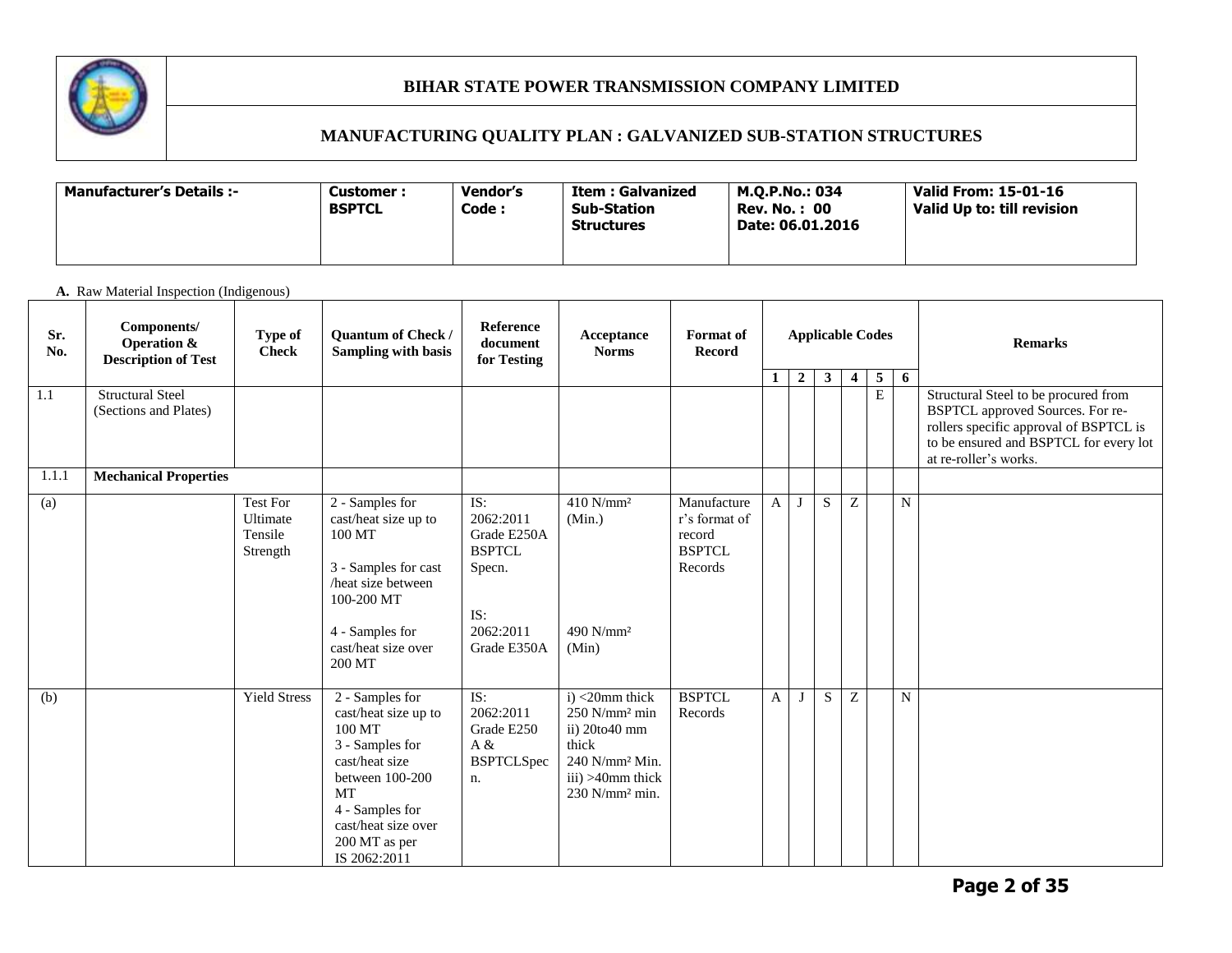

| Vendor's<br><b>Manufacturer's Details :-</b><br><b>Customer :</b><br><b>BSPTCL</b><br>Code : | M.O.P.No.: 034<br>Item : Galvanized<br>Sub-Station<br><b>Rev. No.: 00</b><br>Date: 06.01.2016<br><b>Structures</b> | Valid From: 15-01-16<br>Valid Up to: till revision |
|----------------------------------------------------------------------------------------------|--------------------------------------------------------------------------------------------------------------------|----------------------------------------------------|
|----------------------------------------------------------------------------------------------|--------------------------------------------------------------------------------------------------------------------|----------------------------------------------------|

| Sr.<br>No. | Components/<br><b>Operation &amp;</b><br><b>Description of</b><br><b>Test</b> | <b>Type of</b><br><b>Check</b>                           | Quantum of Check /<br><b>Sampling with basis</b>                                                                                                                               | <b>Reference</b><br>document for<br><b>Testing</b>               | <b>Acceptance Norms</b>                                                                                                        | <b>Format</b> of<br>Record |              |                |                         | <b>Applicable Codes</b> |                 |   | <b>Remarks</b> |
|------------|-------------------------------------------------------------------------------|----------------------------------------------------------|--------------------------------------------------------------------------------------------------------------------------------------------------------------------------------|------------------------------------------------------------------|--------------------------------------------------------------------------------------------------------------------------------|----------------------------|--------------|----------------|-------------------------|-------------------------|-----------------|---|----------------|
|            |                                                                               |                                                          |                                                                                                                                                                                | IS: 2062:2011<br>Grade E 350 A<br>$\&$<br>BSPTCLSpecn.           | below 20 mm min<br>$350$ N/mm <sup>2</sup><br>$20-40$ mm<br>min 330 $N/mm^2$<br>above 40 mm<br>min 320 $N/mm^2$                |                            | $\mathbf{1}$ | $\overline{2}$ | $\overline{\mathbf{3}}$ | $\overline{4}$          | $5\overline{5}$ | 6 |                |
| (c)        |                                                                               | Percentage<br>Elongation at<br>5.65 $\sqrt{\text{Area}}$ | 2 - Samples for cast/heat size<br>up to 100 MT<br>3 - Samples for cast/heat size<br>between 100-200 MT<br>4 - Samples for cast/heat size<br>over 200 MT as per<br>IS 2062:2011 | IS: 2062:2011<br>Grade E250 A<br>$\&$<br><b>BSPTCL</b><br>Specn. | 23% Min.                                                                                                                       | <b>BSPTCL</b><br>reports   | $\mathbf{A}$ | $\mathbf{J}$   | ${\bf S}$               | $\mathbf Z$             |                 | N |                |
|            |                                                                               |                                                          |                                                                                                                                                                                | IS: 2062:2011<br>Grade E 350 A<br><b>BSPTCL Specn.</b>           | 22% min.                                                                                                                       |                            |              |                |                         |                         |                 |   |                |
| (d)        |                                                                               | <b>Bend Test</b>                                         | 1 Sample for 50 MT per<br>Section per cast or Part thereof<br>as per IS 2062-2011                                                                                              | IS: 2062:2011<br>Grade E250 A<br><b>BSPTCL Specn.</b>            | Piece at room temp.<br>shall with stand<br>bending through<br>180 degree to an<br>internal dia<br>i) not greater 2t for $\Box$ | <b>BSPTCL</b><br>reports   | A            |                | S                       | $\boldsymbol{Z}$        |                 | N |                |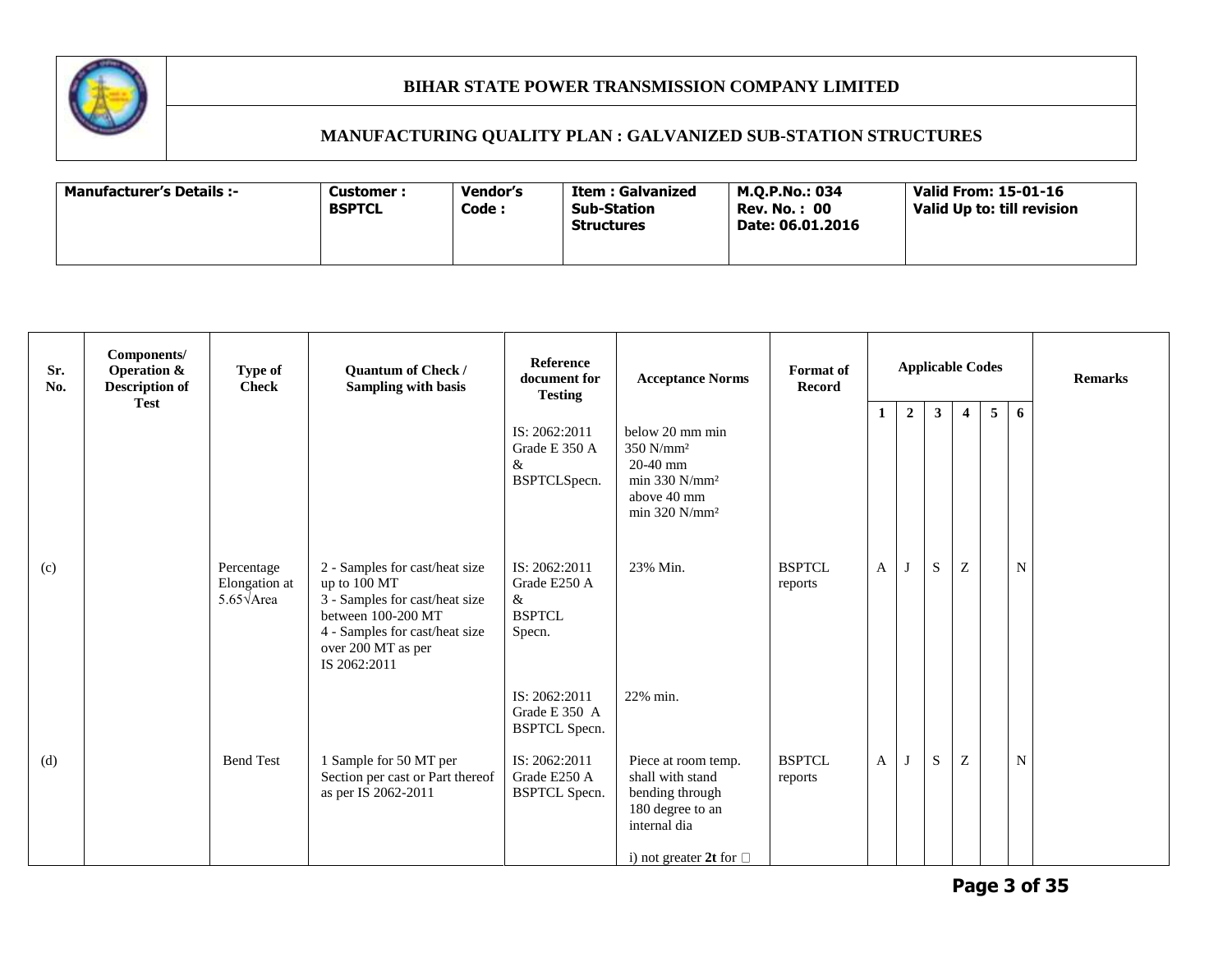

| <b>Manufacturer's Details:-</b> | Customer:<br><b>BSPTCL</b> | Vendor's<br>Code: | <b>Item: Galvanized</b><br><b>Sub-Station</b><br><b>Structures</b>                          | M.Q.P.No.: 034<br><b>Rev. No.: 00</b><br>Date: 06.01.2016 | Valid From: 15-01-16<br>Valid Up to: till revision |
|---------------------------------|----------------------------|-------------------|---------------------------------------------------------------------------------------------|-----------------------------------------------------------|----------------------------------------------------|
|                                 |                            |                   | $25 \text{ mm}$ ,<br>ii) 3t for $> 25$ mm,<br>with both side parallel,<br>without cracking. |                                                           |                                                    |

| Sr.<br>No. | Components/<br><b>Operation &amp;</b><br><b>Description of</b> | Type of<br><b>Check</b> | <b>Quantum of Check / Sampling</b><br>with basis                                                                                                              | <b>Reference</b><br>document for                        | <b>Acceptance Norms</b>                                                                                     | <b>Format</b> of<br><b>Record</b> |   |                | <b>Applicable Codes</b> |                |                |   | <b>Remarks</b> |
|------------|----------------------------------------------------------------|-------------------------|---------------------------------------------------------------------------------------------------------------------------------------------------------------|---------------------------------------------------------|-------------------------------------------------------------------------------------------------------------|-----------------------------------|---|----------------|-------------------------|----------------|----------------|---|----------------|
|            | Test                                                           |                         |                                                                                                                                                               | <b>Testing</b>                                          |                                                                                                             |                                   |   | $\overline{2}$ | 3 <sup>1</sup>          | $\overline{4}$ | $\overline{5}$ | 6 |                |
|            |                                                                |                         |                                                                                                                                                               | IS: 2062:2011<br>Grade E350A<br><b>BSPTCL</b><br>Specn. | Piece at room temp.<br>shall withstand<br>bending through 180°<br>to an internal dia not<br>greater than 2t |                                   |   |                |                         |                |                |   |                |
| 1.1.2      | <b>Chemical</b><br><b>Composition</b>                          | Chemical<br>Analysis    | 2 - Samples for cast size up to 100<br>MT<br>3 - Samples for cast size between<br>100-200 MT<br>4 - Samples for cast size over 200<br>MT as per IS 2062 :2011 | As per<br>Chemistry<br>enclosed for<br>each source      | As per Chemistry<br>enclosed for each<br>source                                                             | <b>BSPTCL</b><br>Reports          | A | ┶              | S<br>V                  | Ζ              |                | N |                |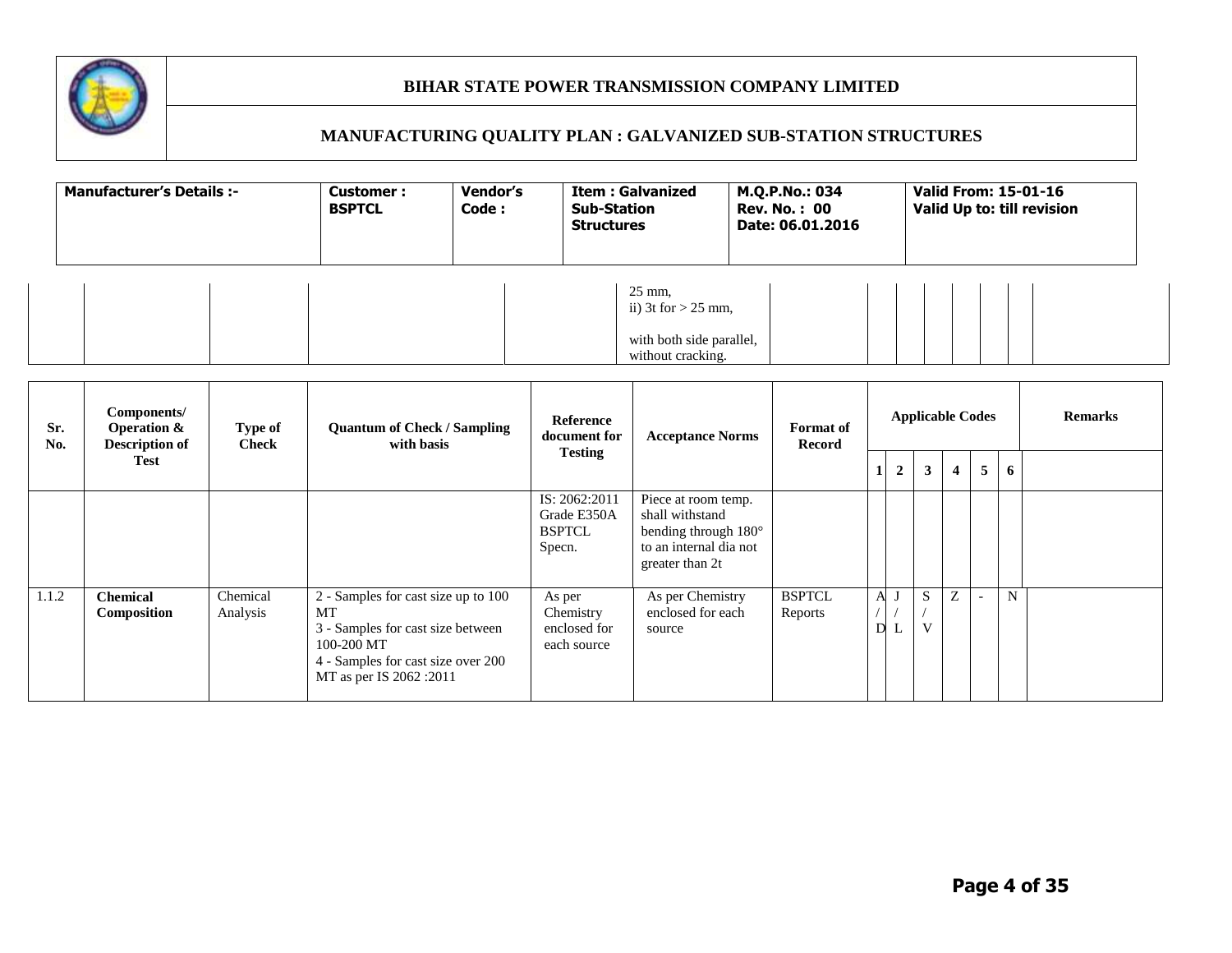

|       | <b>Manufacturer's Details :-</b>   |        | Vendor's<br><b>Customer:</b><br>Code:<br><b>BSPTCL</b><br><b>Structures</b> |  |                         |  | <b>Item: Galvanized</b><br><b>Sub-Station</b><br>Material to be free<br>IS 2062:2011<br>from surface defects<br>like laminations,<br>rough/jagged and<br>imperfect edges,<br>cracks, rounded<br>apex, deep roll |  | M.Q.P.No.: 034<br><b>Rev. No.: 00</b><br>Date: 06.01.2016 |     |         |   | <b>Valid From: 15-01-16</b><br>Valid Up to: till revision |  |
|-------|------------------------------------|--------|-----------------------------------------------------------------------------|--|-------------------------|--|-----------------------------------------------------------------------------------------------------------------------------------------------------------------------------------------------------------------|--|-----------------------------------------------------------|-----|---------|---|-----------------------------------------------------------|--|
| 1.1.3 | <b>Visual</b><br><b>Inspection</b> | Visual | One sample<br>for 50 MT $/$<br>Section or<br>Part Thereof                   |  | <b>BSPTCL</b><br>specn. |  | marks, pipy and any<br>harmful defects                                                                                                                                                                          |  | <b>BSPTCL</b><br>Reports                                  | A J | S.<br>Ζ | N |                                                           |  |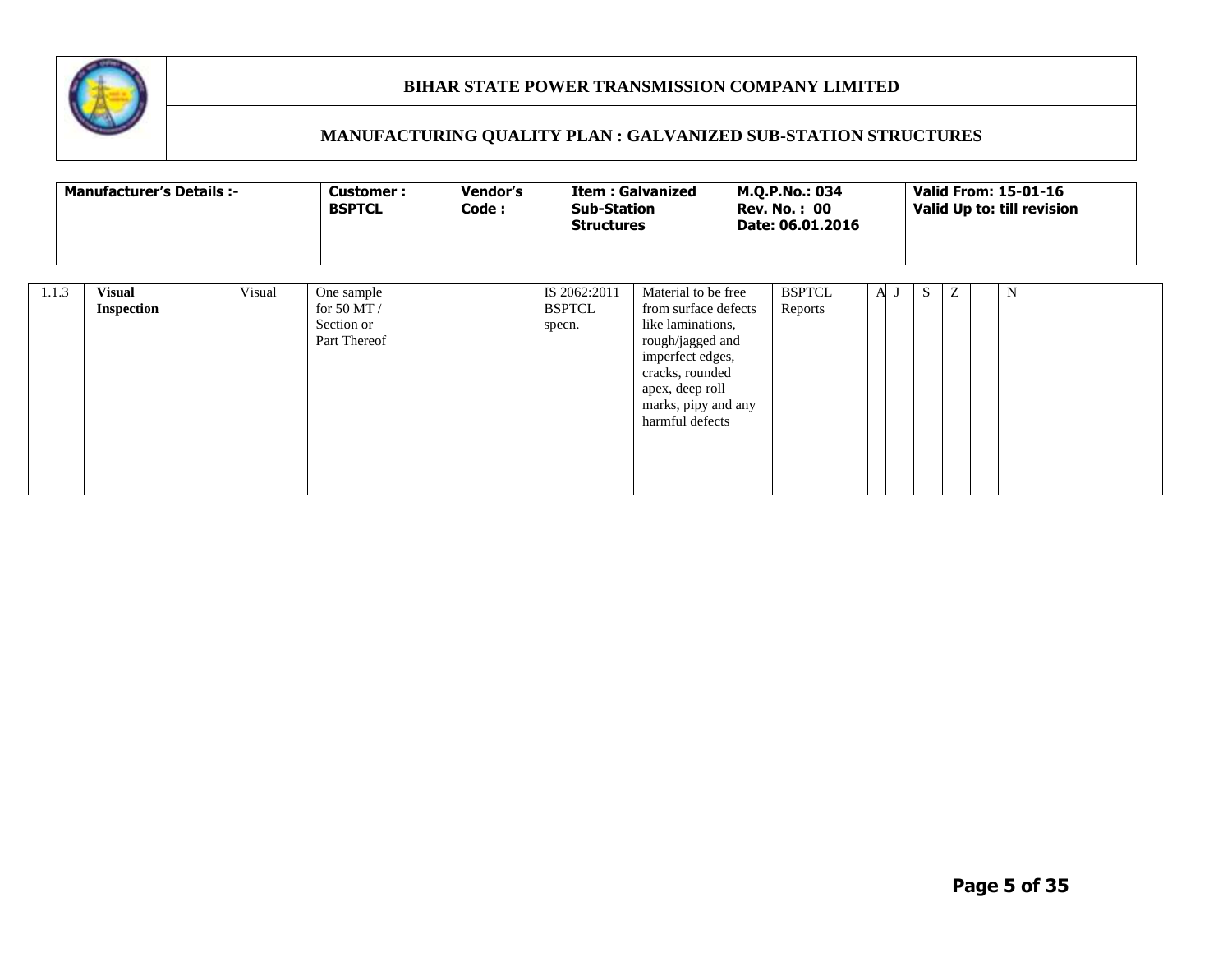

| <b>Manufacturer's Details :-</b> | <b>Customer :</b><br><b>BSPTCL</b> | Vendor's<br>Code: | <b>Item: Galvanized</b><br><b>Sub-Station</b><br><b>Structures</b> | M.O.P.No.: 034<br><b>Rev. No.: 00</b><br>Date: 06.01.2016 | Valid From: 15-01-16<br>Valid Up to: till revision |
|----------------------------------|------------------------------------|-------------------|--------------------------------------------------------------------|-----------------------------------------------------------|----------------------------------------------------|
|----------------------------------|------------------------------------|-------------------|--------------------------------------------------------------------|-----------------------------------------------------------|----------------------------------------------------|

| Sr.<br>No. | Components/<br><b>Operation &amp;</b><br><b>Description of</b><br><b>Test</b> | <b>Type of Check</b> | Quantum of Check /<br>Sampling with basis                   | <b>Reference</b><br>document for<br><b>Testing</b>           | <b>Acceptance Norms</b>                                                                                                                                                                                                                                                                                                                           | Format of<br><b>Record</b> |   |                |              |                           | <b>Applicable Codes</b> |             | <b>Remarks</b> |
|------------|-------------------------------------------------------------------------------|----------------------|-------------------------------------------------------------|--------------------------------------------------------------|---------------------------------------------------------------------------------------------------------------------------------------------------------------------------------------------------------------------------------------------------------------------------------------------------------------------------------------------------|----------------------------|---|----------------|--------------|---------------------------|-------------------------|-------------|----------------|
|            |                                                                               |                      |                                                             |                                                              |                                                                                                                                                                                                                                                                                                                                                   |                            | 1 | $\overline{2}$ | $\mathbf{3}$ | $\overline{\mathbf{4}}$   | $\overline{\mathbf{5}}$ | 6           |                |
| 1.1.4      | <b>Dimensional</b><br><b>Inspection</b>                                       | Measurement          | One sample<br>for 50 MT $/$<br>Section or<br>Part Thereof   | IS 808/<br>IS 1730 /<br>IS 1852 &<br><b>BSPTCL</b><br>Specn. |                                                                                                                                                                                                                                                                                                                                                   | <b>BSPTCL</b><br>Records   | A |                | S            | Z                         |                         | $\mathbf N$ |                |
|            | <b>Angle section</b>                                                          |                      |                                                             |                                                              |                                                                                                                                                                                                                                                                                                                                                   |                            |   |                |              |                           |                         |             |                |
|            | a) Tolerances For<br>Leg Length of<br>Angles Equal / Un<br>Equal              |                      | One sample<br>for 50 MT $\!/$<br>Section or<br>Part Thereof | IS 1852/<br>IS 808                                           | Equal:<br>$(i)$ Up to 45 mm Leg<br>Length<br>$\pm$ 1.5 mm<br>$(ii) > 45$ to 100 mm Leg<br>Length<br>$\pm 2.0$ mm<br>$(iii) > 100$ mm Leg<br>Length<br>$\pm$ 2.0 % of leg length<br>Difference between Leg<br>Length of Equal Angles<br>shall be limited to 75 %<br>of Total Tolerance<br>(Plus & Minus)<br>Unequal: tolerance as per<br><b>IS</b> | <b>BSPTCL</b><br>Records   | A |                | S            | $\ensuremath{\mathbf{Z}}$ |                         | N           |                |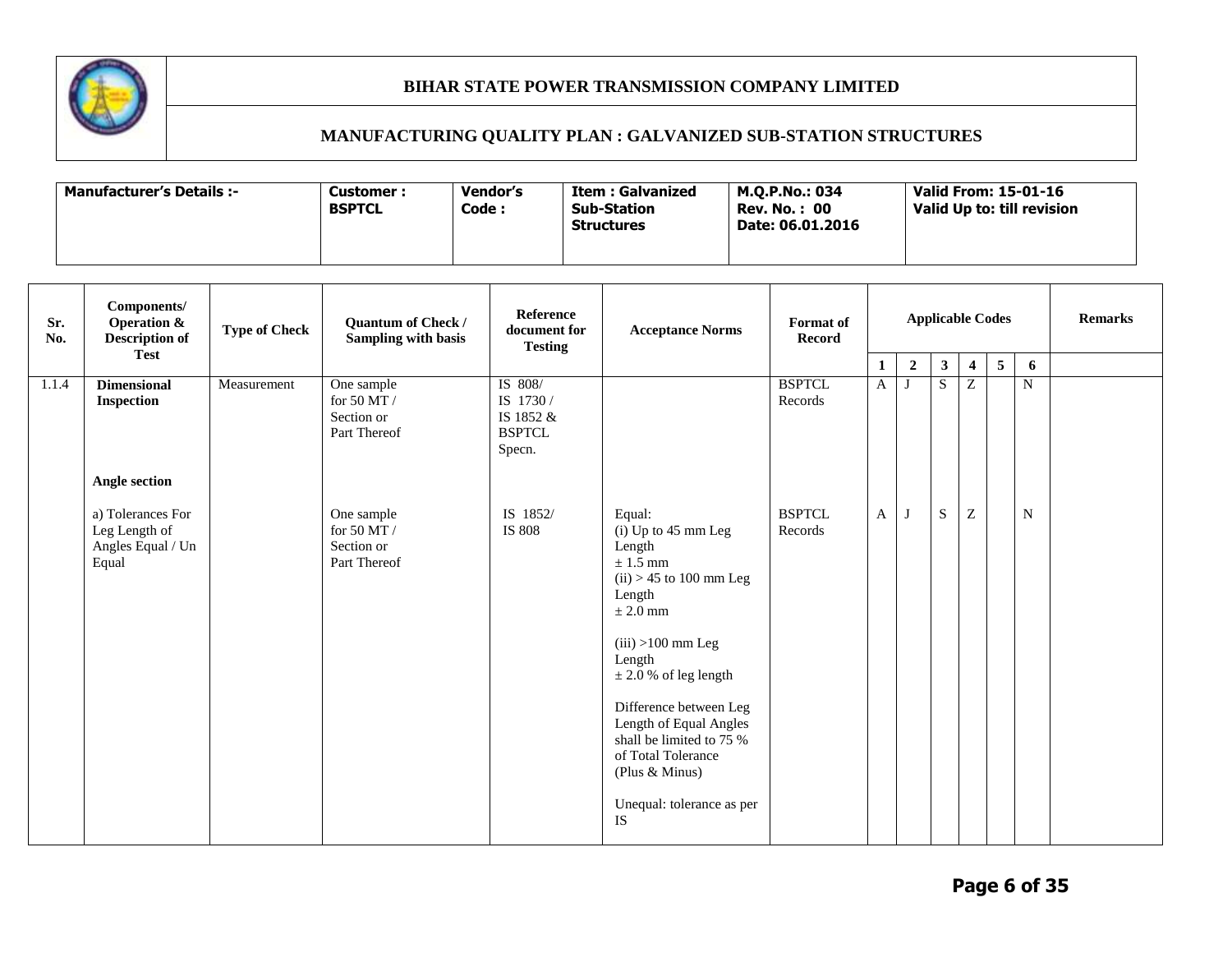

| <b>Manufacturer's Details :-</b>        |  | Customer:<br><b>BSPTCL</b>                                | <b>Vendor's</b><br>Code : |                                    | <b>Item: Galvanized</b><br><b>Sub-Station</b><br><b>Structures</b> | M.Q.P.No.: 034<br><b>Rev. No.: 00</b><br>Date: 06.01.2016 | Valid From: 15-01-16<br>Valid Up to: till revision |  |  |  |  |   |  |
|-----------------------------------------|--|-----------------------------------------------------------|---------------------------|------------------------------------|--------------------------------------------------------------------|-----------------------------------------------------------|----------------------------------------------------|--|--|--|--|---|--|
| b) Out of<br>Measurement<br>Square ness |  | One sample<br>for 50 MT $/$<br>Section or<br>Part Thereof |                           | IS 1852<br><b>BSPTCL</b><br>Specn. | $\pm 1^{\circ}$                                                    |                                                           | <b>BSPTCL</b><br>Records                           |  |  |  |  | N |  |

| Sr.<br>No. | Components/<br><b>Operation &amp;</b><br><b>Description of Test</b> | <b>Type of Check</b> | <b>Quantum of Check /</b><br>Sampling with basis          | Reference<br>document for<br><b>Testing</b> | <b>Acceptance Norms</b>                                                                                        | Format of<br><b>Record</b> |                   |                  |                     |                                                       | <b>Applicable Codes</b>  |        | <b>Remarks</b> |
|------------|---------------------------------------------------------------------|----------------------|-----------------------------------------------------------|---------------------------------------------|----------------------------------------------------------------------------------------------------------------|----------------------------|-------------------|------------------|---------------------|-------------------------------------------------------|--------------------------|--------|----------------|
|            | c) Camber                                                           | Measurement          | One sample                                                | IS 1852                                     | (i) For Flange Less                                                                                            | <b>BSPTCL</b>              | 1<br>$\mathbf{A}$ | $\boldsymbol{2}$ | 3 <sup>1</sup><br>S | $\overline{4}$<br>Z                                   | 5                        | 6<br>N |                |
|            |                                                                     |                      | for 50 MT $/$<br>Section or<br>Part Thereof               |                                             | than 100 mm<br><b>Reasonably Straight</b><br>(ii) For Flange<br>100 mm & above<br>Max 0.2% of length           | Records                    |                   |                  |                     |                                                       |                          |        |                |
|            | d) Root radius                                                      | Measurement          | $-do-$                                                    | IS 808                                      | IS 808                                                                                                         | <b>Test Report</b>         | $\mathbf{A}$      | IJ               | S                   | W                                                     | $\overline{\phantom{a}}$ | N      |                |
|            | e) Weight Tolerance<br>For Angle Sections                           | Unit Weight Test     | One sample<br>for 50 MT $/$<br>Section or<br>Part Thereof | IS 1852 /<br>IS 808                         | i) Up to 3 mm thick<br>$\pm$ 5%<br>$ii) > 3$ mm thick<br>$+5\%$ , - 3 %<br>over weights specified<br>in IS 808 | <b>BSPTCL</b><br>Records   | A                 |                  | S                   | $\mathbf{Z}% ^{T}=\mathbf{Z}^{T}\times\mathbf{Z}^{T}$ |                          | N      |                |
|            | <b>Plate</b>                                                        |                      |                                                           |                                             |                                                                                                                |                            |                   |                  |                     |                                                       |                          |        |                |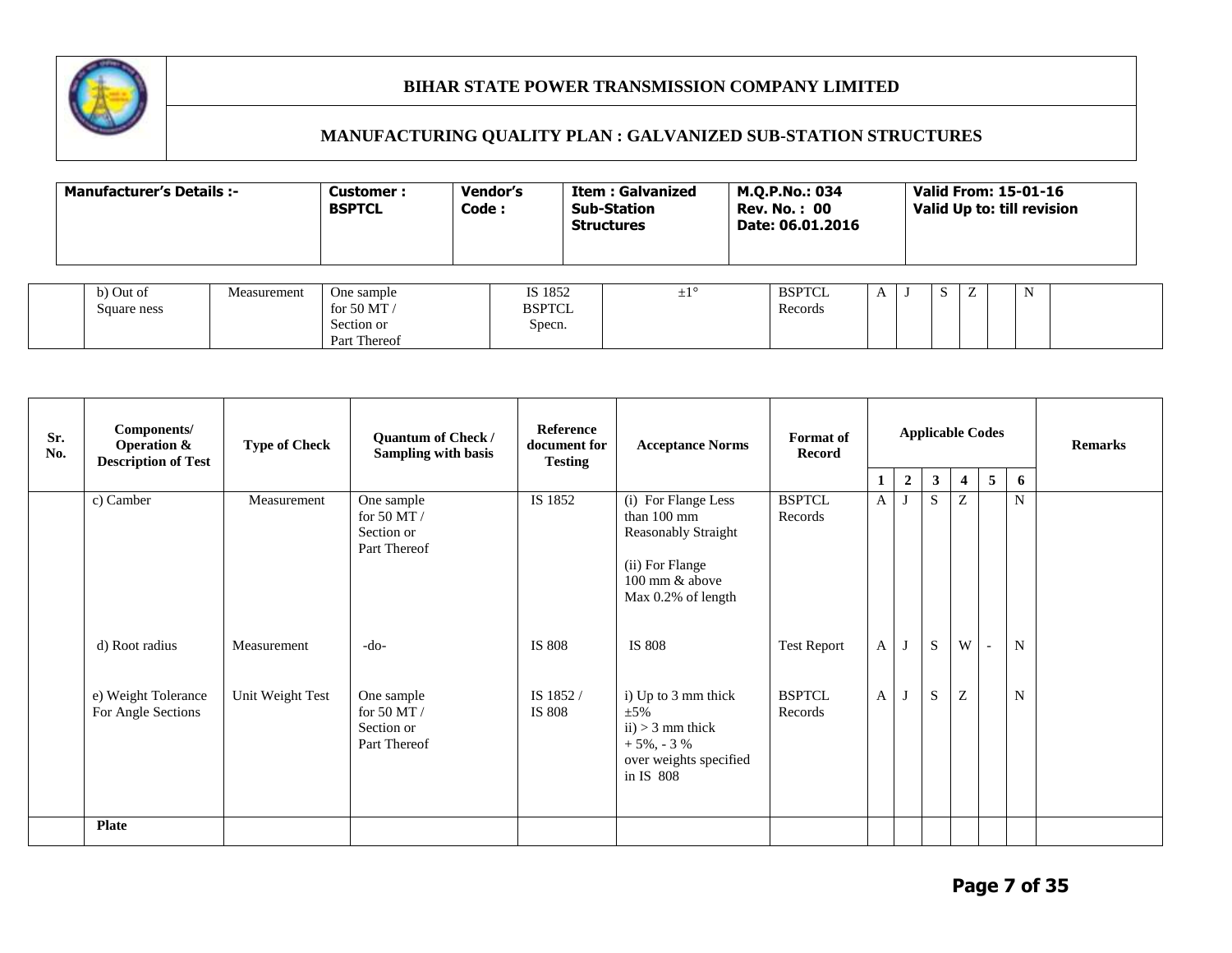

| <b>Manufacturer's Details :-</b> |                  | <b>Customer:</b><br><b>BSPTCL</b>           | Vendor's<br>Code : |                                 | <b>Sub-Station</b><br><b>Structures</b> | <b>Item: Galvanized</b>                                                                          | M.Q.P.No.: 034<br><b>Rev. No.: 00</b><br>Date: 06.01.2016 |    |              |   |   |                          |   | <b>Valid From: 15-01-16</b><br>Valid Up to: till revision |
|----------------------------------|------------------|---------------------------------------------|--------------------|---------------------------------|-----------------------------------------|--------------------------------------------------------------------------------------------------|-----------------------------------------------------------|----|--------------|---|---|--------------------------|---|-----------------------------------------------------------|
| a) Weight                        | Unit Weight Test | One sample for                              |                    | IS 1852/                        |                                         | $+5\%$ , $-2.5\%$ over                                                                           | <b>BSPTCL</b>                                             | B. | K            |   | Z |                          | Y | *P/U as per                                               |
| Tolerances                       |                  | 50 MT / Section or part<br>thereof          |                    | IS 1730                         |                                         | weights specified in<br>IS 1730                                                                  | Records                                                   |    |              |   |   |                          |   | <b>BSPTCL</b> approval                                    |
| b)Thickness                      | Measurement      | One sample                                  |                    | <b>IS</b>                       |                                         | $< 8$ mm thick                                                                                   | <b>BSPTCL</b>                                             | B  | $\mathbf{K}$ | ∗ | Z | $\overline{\phantom{a}}$ | Y | *P/U as per                                               |
| Tolerance                        |                  | for 50 MT $/$<br>Section or<br>Part Thereof |                    | 2062:2006IS<br>1730/<br>IS 1852 |                                         | $+12.5\%$ . - 5 %<br>$8 \text{ mm} - 12 \text{ mm}$<br>$+7.5\%$ , $-5\%$<br>over 12 mm $\pm$ 5 % | Records                                                   |    |              |   |   |                          |   | <b>BSPTCL</b> approval                                    |
|                                  |                  |                                             |                    |                                 |                                         |                                                                                                  |                                                           |    |              |   |   |                          |   |                                                           |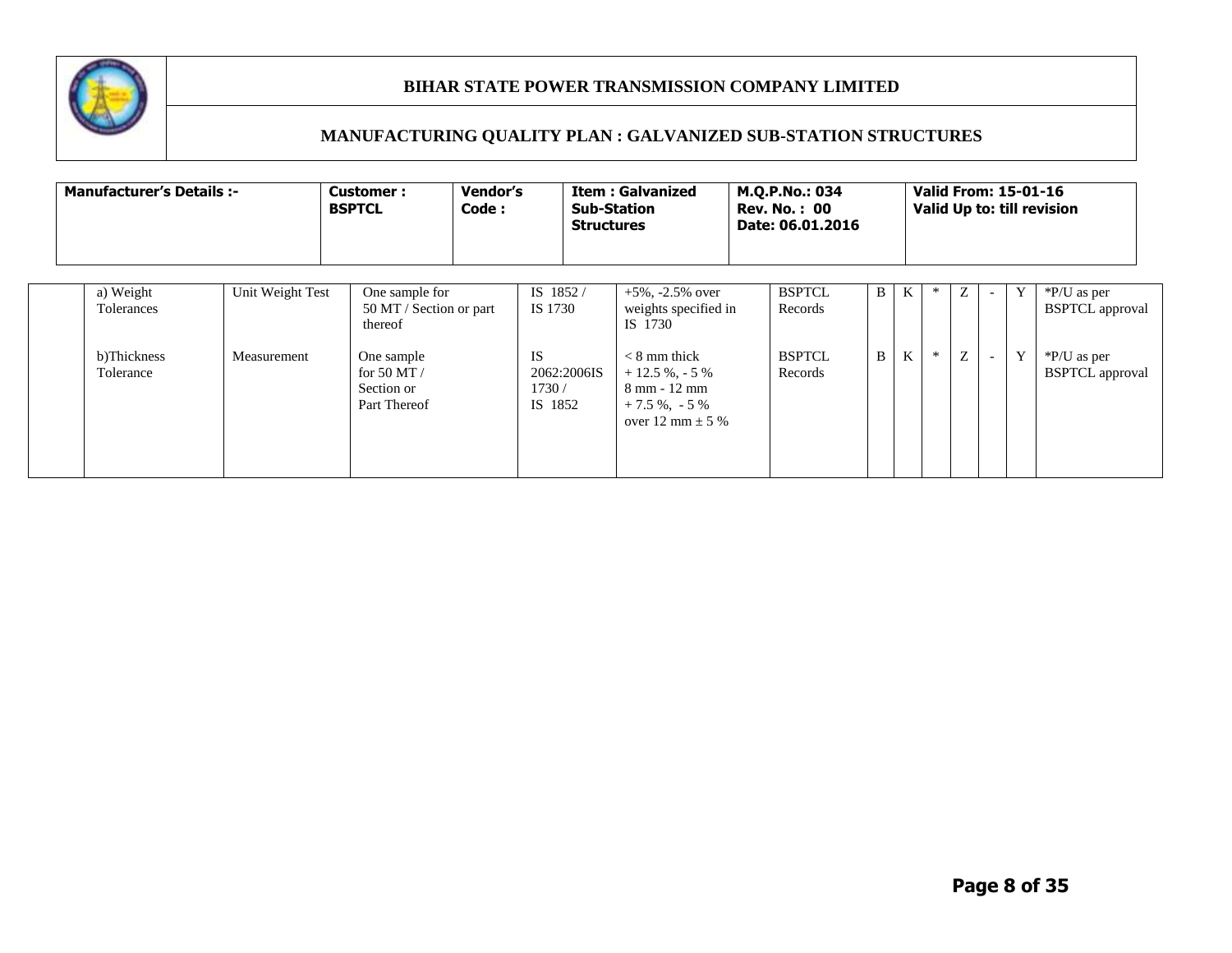

| <b>Manufacturer's Details :-</b> | <b>Customer:</b><br><b>BSPTCL</b> | <b>Vendor's</b><br>Code : | Item : Galvanized<br><b>Sub-Station</b><br><b>Structures</b> | M.O.P.No.: 034<br><b>Rev. No.: 00</b><br>Date: 06.01.2016 | Valid From: 15-01-16<br>Valid Up to: till revision |
|----------------------------------|-----------------------------------|---------------------------|--------------------------------------------------------------|-----------------------------------------------------------|----------------------------------------------------|
|----------------------------------|-----------------------------------|---------------------------|--------------------------------------------------------------|-----------------------------------------------------------|----------------------------------------------------|

| <b>Sr. No.</b> | <b>Components/ Operation</b><br>& Description of Test                                         | Type of<br><b>Check</b> | <b>Quantum of</b><br><b>Check / Sampling</b><br>with basis      | <b>Reference document</b><br>for Testing | <b>Acceptance Norms</b> | Format<br>of<br><b>Record</b> | <b>Applicable Codes</b> |              |              |                | <b>Remarks</b>              |             |  |
|----------------|-----------------------------------------------------------------------------------------------|-------------------------|-----------------------------------------------------------------|------------------------------------------|-------------------------|-------------------------------|-------------------------|--------------|--------------|----------------|-----------------------------|-------------|--|
| 1.2            | <b>Zinc</b>                                                                                   |                         |                                                                 |                                          |                         |                               | $\mathbf{1}$            | $\mathbf{2}$ | $\mathbf{3}$ | $\overline{4}$ | $\mathbf{5}$<br>$\mathbf E$ | 6           |  |
|                | To be procured from<br><b>BSPTCL</b> approved<br>sources or Imported LME<br>registered source |                         |                                                                 |                                          |                         |                               |                         |              |              |                |                             |             |  |
|                | <b>Chemical Composition</b>                                                                   | Chemical<br>Analysis    | Every<br>Consignment                                            | IS 209/IS 13229                          | IS 209/IS 13229         | Zinc<br>Manufact<br>urer TC   | $\mathbf B$             | K            | $\mathbf P$  | W              |                             | $\mathbf N$ |  |
|                | <b>Chemical Composition</b>                                                                   | Chemical<br>Analysis    | One sample for<br>100MT or<br>Part thereof                      | IS 209/IS 13229                          | IS 209/IS 13229         | TPL<br>Reports                | D                       | L            | V            | W              |                             | $\mathbf N$ |  |
|                | <b>Chemical Composition</b>                                                                   | Chemical<br>Analysis    | One sample<br>molten zinc from<br>bath per quarter of<br>a year | IS 209/IS 13229                          | Min Zinc purity 98.5%   | TPL<br>Reports                | D                       | L            | V            | W              |                             | ${\bf N}$   |  |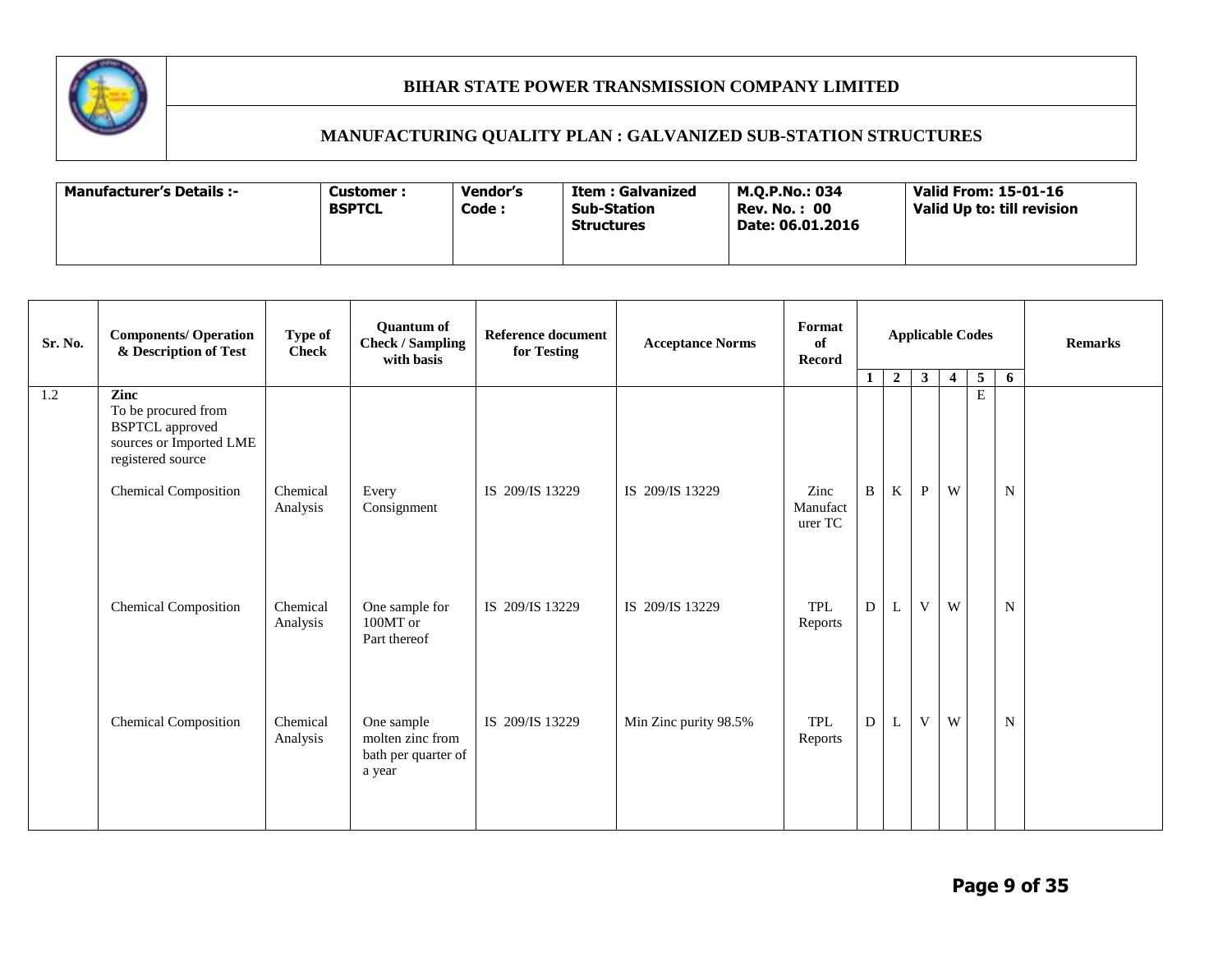

### **MANUFACTURING QUALITY PLAN : GALVANIZED SUB-STATION STRUCTURES**

| <b>Manufacturer's Details :-</b> | Vendor's<br><b>Customer :</b><br><b>BSPTCL</b><br>Code : | Item : Galvanized<br><b>Sub-Station</b><br><b>Structures</b> | M.O.P.No.: 034<br><b>Rev. No.: 00</b><br>Date: 06.01.2016 | Valid From: 15-01-16<br>Valid Up to: till revision |
|----------------------------------|----------------------------------------------------------|--------------------------------------------------------------|-----------------------------------------------------------|----------------------------------------------------|
|----------------------------------|----------------------------------------------------------|--------------------------------------------------------------|-----------------------------------------------------------|----------------------------------------------------|

# **ANNEXURE – I Chemical Composition**

# A) **RINL billet/bloom - All values as below are including Tolerance**

| Element      | C18HMn-For HT (E350) | C20 MMn-For MS (E250) |
|--------------|----------------------|-----------------------|
| C            | $0.15 - 0.22$        | $0.17 - 0.25$         |
| Mn           | $1.1 - 1.45$         | $0.6 - 1.05$          |
| Si           | $0.10 - 0.37$        | $0.10 - 0.37$         |
| $\mathsf{P}$ | $0.045$ max          | $0.05$ max            |
| S            | $0.045$ max          | $0.05$ max            |
| Cr           | $0.08$ max           | $0.08$ max            |
| Ni           | $0.03$ max           | $0.03$ max            |
| Cu           | $0.03$ max           | $0.03$ max            |
| B            | $0.004$ max          | $0.004$ max           |
| Mo           | $0.005$ max          | $0.005$ max           |
| $\vee$       | $0.025 - 0.060$      | $0.005$ max           |
| Al           | $0.015$ min          | $0.015$ min           |
| <b>CE</b>    | $0.45$ max           | $0.28 - 0.42$         |

**Note: For Blooms size 150x150 mm and above Al and Si shall be read as follows:**

**Al- 0.015 max Si- 0.10 to 0.45**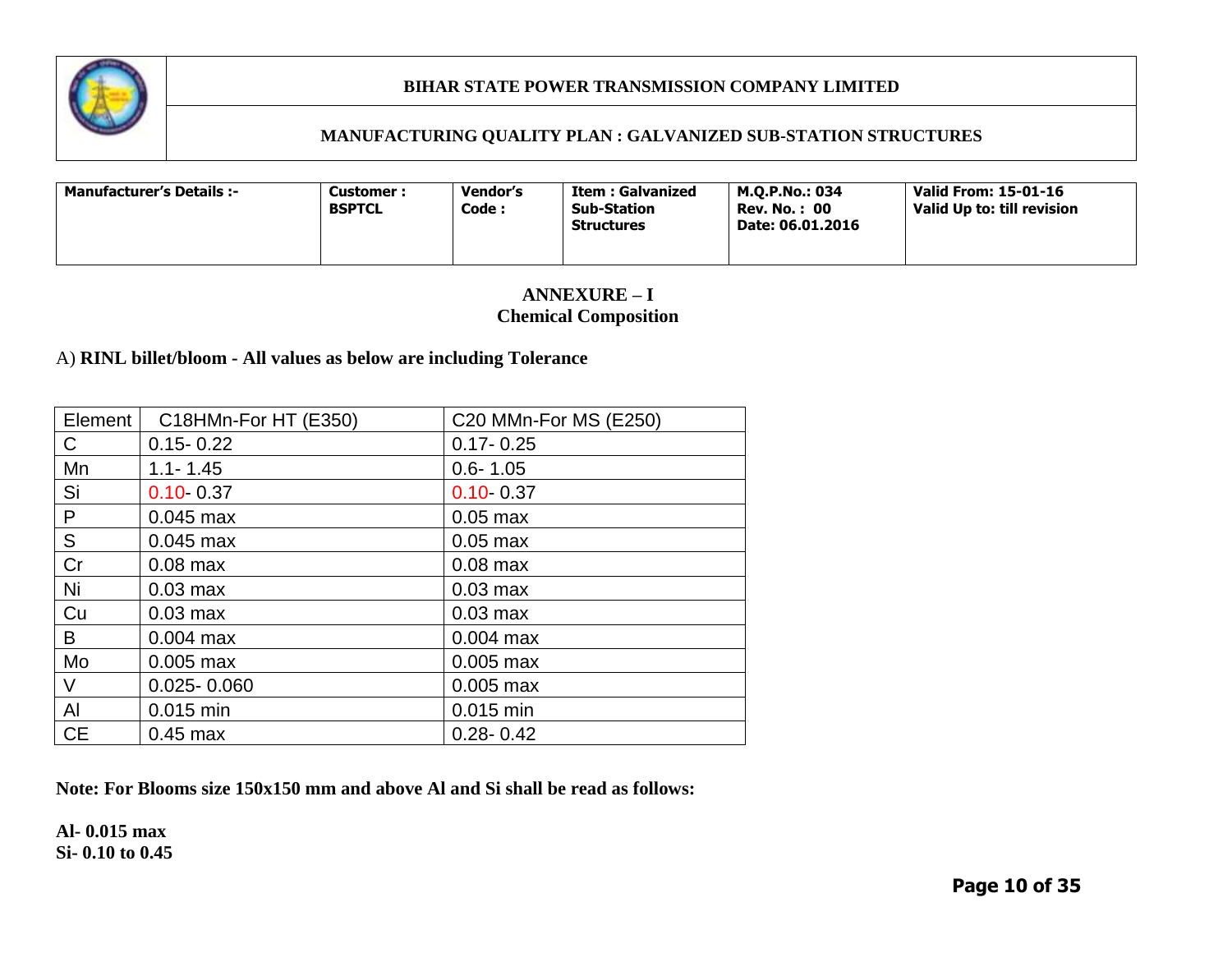

# **MANUFACTURING QUALITY PLAN : GALVANIZED SUB-STATION STRUCTURES**

| <b>Manufacturer's Details :-</b> | Customer:<br><b>BSPTCL</b> | Vendor's<br>Code : | Item : Galvanized<br><b>Sub-Station</b><br><b>Structures</b> | M.O.P.No.: 034<br><b>Rev. No.: 00</b><br>Date: 06.01.2016 | Valid From: 15-01-16<br>Valid Up to: till revision |
|----------------------------------|----------------------------|--------------------|--------------------------------------------------------------|-----------------------------------------------------------|----------------------------------------------------|
|----------------------------------|----------------------------|--------------------|--------------------------------------------------------------|-----------------------------------------------------------|----------------------------------------------------|

# **B) SAIL (BSP/DSP)-** All values as below are including Tolerance

| Element   | SAIL Tower Grade VI For HT (E350)             | C20 MMn-For MS (E250)   |
|-----------|-----------------------------------------------|-------------------------|
| C.        | $0.15 - 0.22$                                 | $0.16 - 0.25$           |
|           | 1.25-1.60 for blooms size 350x150mm           |                         |
| Mn        | 1.20-1.60 for other sizes of blooms & billets | $0.6 - 1.05$            |
|           |                                               | 0.15-0.30 for DSP       |
| Si        | $0.15 - 0.30$                                 | 0.10 max for BSP        |
| P         | $0.047$ max                                   | $0.047$ max             |
| S         | $0.047$ max                                   | $0.047$ max             |
| $S + P$   | $0.090$ max                                   | $0.090$ max             |
| Cr        | $0.20$ max                                    | $0.20$ max              |
| Ni        | $0.05$ max                                    | $0.05$ max              |
| Cu        | $0.10$ max                                    | $0.10$ max              |
| B         | $0.005$ max                                   | $0.005$ max             |
| Mo        | $0.05$ max                                    | $0.05$ max              |
|           | 0.03 min for blooms of 160 mm and above       |                         |
| V         | 0.025 min for billets and blooms upto 150 mm  | As per Test Certificate |
| <b>Nb</b> | Actual, 0.015 min if added alone              |                         |
|           | 0.36 -0.45 for BSP & 125x125 mm billet of     |                         |
|           | <b>DSP</b>                                    |                         |
| <b>CE</b> | 0.38-0.47 for DSP billet above 125x125 mm     | $0.28 - 0.42$           |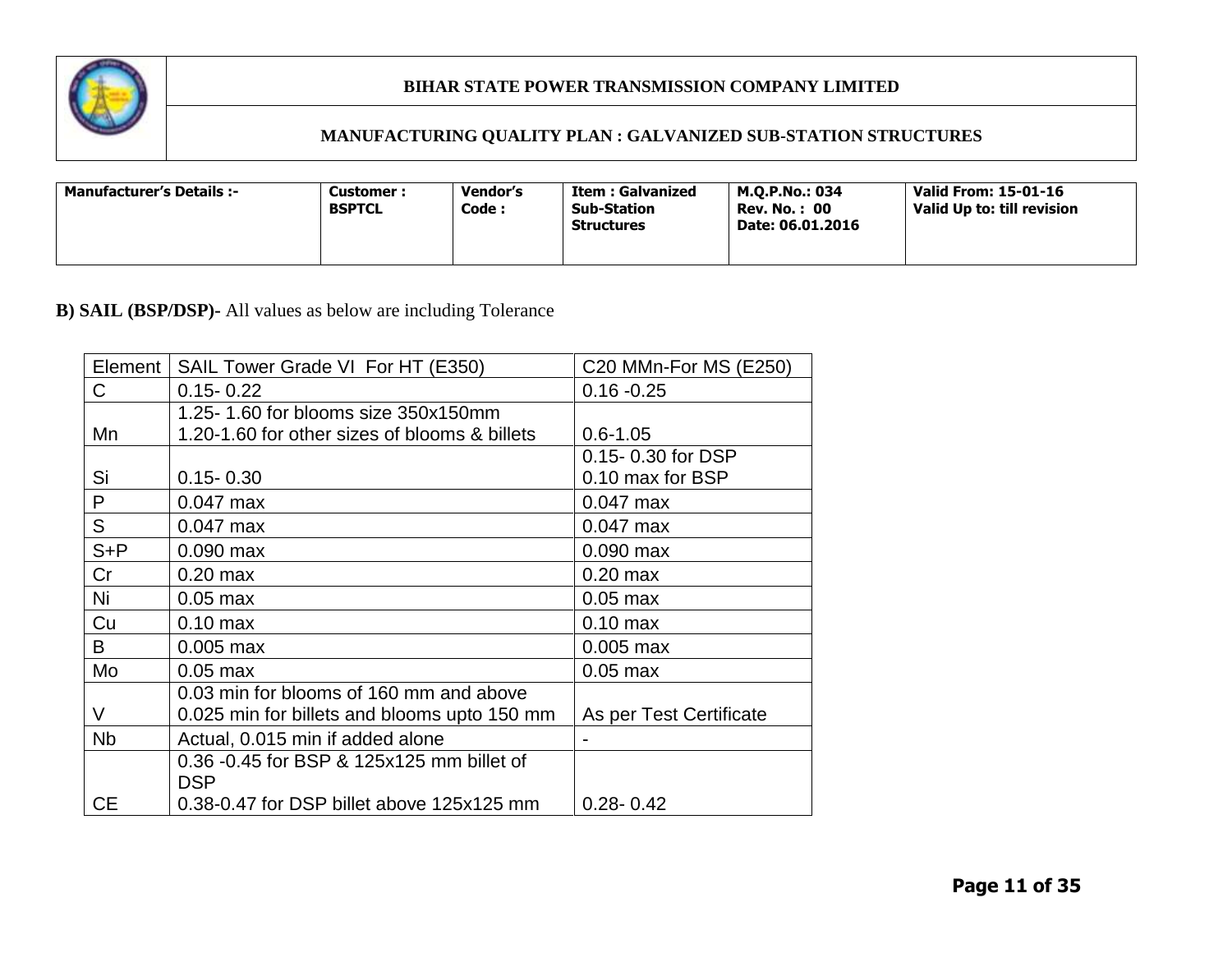

### **MANUFACTURING QUALITY PLAN : GALVANIZED SUB-STATION STRUCTURES**

| <b>Manufacturer's Details :-</b><br>Customer :<br><b>BSPTCL</b> | Vendor's<br>Code : | <b>Item: Galvanized</b><br><b>Sub-Station</b><br><b>Structures</b> | M.O.P.No.: 034<br><b>Rev. No.: 00</b><br>Date: 06.01.2016 | Valid From: 15-01-16<br>Valid Up to: till revision |
|-----------------------------------------------------------------|--------------------|--------------------------------------------------------------------|-----------------------------------------------------------|----------------------------------------------------|
|-----------------------------------------------------------------|--------------------|--------------------------------------------------------------------|-----------------------------------------------------------|----------------------------------------------------|

# **C. Jindal :Chemistry of billets (Laddle):**

| Element   | C18 HMn-HT (E350)  | C20 MMn-For MS (E250) | C18 MMn-For MS (E250) |
|-----------|--------------------|-----------------------|-----------------------|
| C.        | $0.15 - 0.20$      | $0.17 - 0.23$         | $0.15 - 0.21$         |
| Mn        | $1.20 - 1.50$      | $0.6 - 1.0$           | $0.6 - 1.0$           |
| Si        | $0.15 - 0.30$      | $0.10 - 0.40$         | $0.10 - 0.40$         |
| P         | $0.03$ max         | $0.040$ max           | $0.040$ max           |
| ${\sf S}$ | $0.03$ max         | $0.040$ max           | $0.040$ max           |
| Cr        | $0.07$ max         | $0.07$ max            | $0.07$ max            |
| Al        | $0.015$ min        | 0.010 min             | $0.010$ min           |
| Ni        | $0.07$ max         | $0.07$ max            | $0.07$ max            |
| Cu        | $0.10 \text{ max}$ | $0.10$ max            | $0.10$ max            |
| Mo        | $0.07$ max         | $0.07$ max            | $0.07$ max            |
| V         | 0.030 min          |                       |                       |
| V+Nb+Ti   | $≤0.25$            | $≤0.25$               | $≤0.25$               |
| <b>CE</b> | $0.45$ max         | $0.42$ max            | $0.42$ max            |

**Permissible variation in Jindal Chemistry in angles specified max or under min limits-**

**C-0.02, Mn-0.03, S-0.005, P-0.005**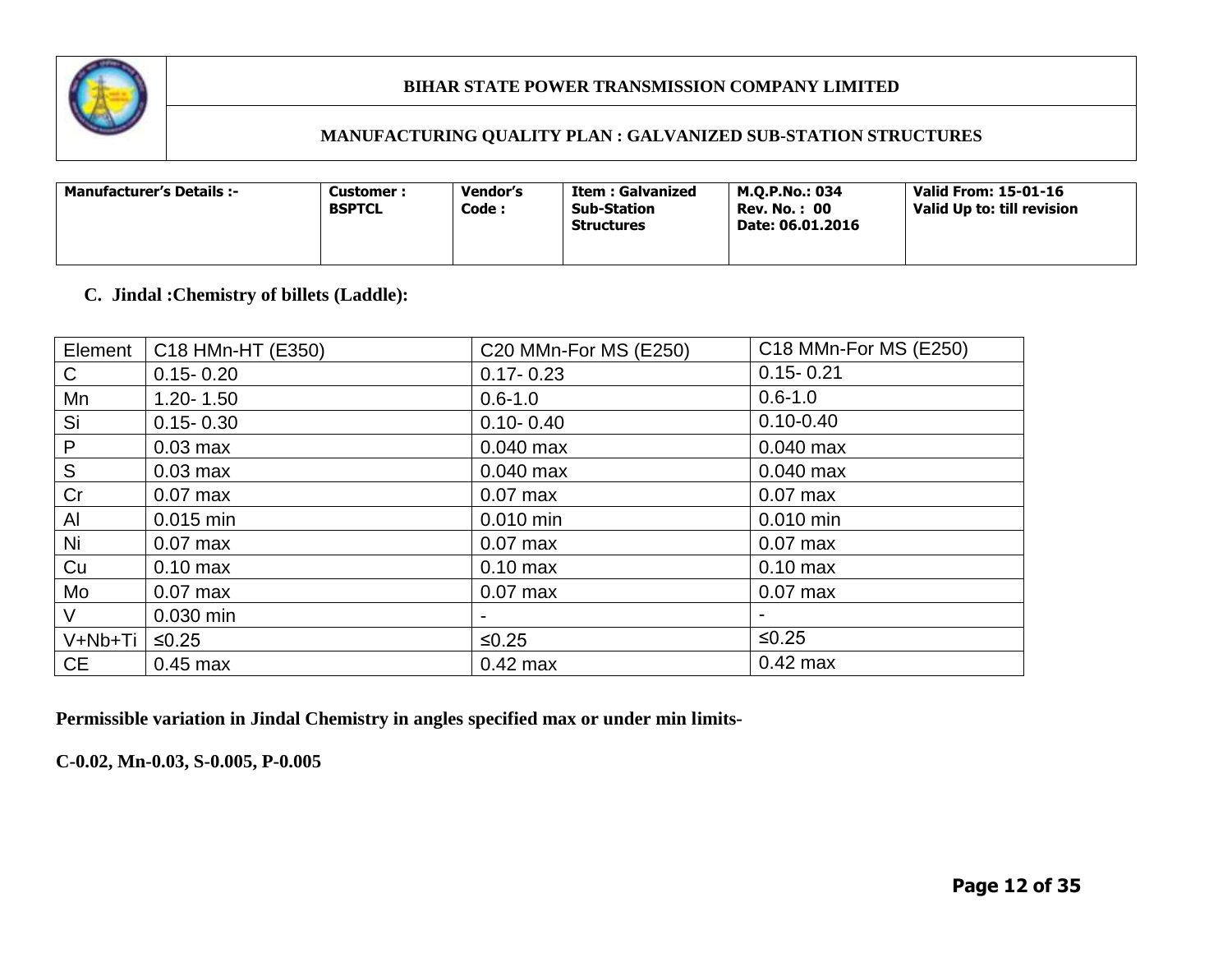

### **MANUFACTURING QUALITY PLAN : GALVANIZED SUB-STATION STRUCTURES**

| <b>Manufacturer's Details :-</b><br>Customer :<br><b>BSPTCL</b> | Vendor's<br>Code : | Item : Galvanized<br><b>Sub-Station</b><br><b>Structures</b> | M.O.P.No.: 034<br><b>Rev. No.: 00</b><br>Date: 06.01.2016 | Valid From: 15-01-16<br>Valid Up to: till revision |
|-----------------------------------------------------------------|--------------------|--------------------------------------------------------------|-----------------------------------------------------------|----------------------------------------------------|
|-----------------------------------------------------------------|--------------------|--------------------------------------------------------------|-----------------------------------------------------------|----------------------------------------------------|

# **D. Adhunik Metaliks: Chemistry of billets:**

| Element   | C18 HMn-HT (E350) | C20 MMn-For MS (E250) |
|-----------|-------------------|-----------------------|
| С         | $0.15 - 0.20$     | $0.17 - 0.23$         |
| Mn        | $1.20 - 1.50$     | $0.6 - 1.0$           |
| Si        | $0.15 - 0.30$     | $0.10 - 0.40$         |
| P         | $0.04$ max        | $0.04$ max            |
| ${\sf S}$ | $0.04$ max        | $0.04$ max            |
| Cr        | $0.06$ max        | $0.06$ max            |
| Al        | 0.020 min         |                       |
| Ni        | $0.08$ max        | $0.08$ max            |
| Cu        | $0.07$ max        | $0.07$ max            |
| Mo        | $0.03$ max        | $0.03$ max            |
| V         | 0.030 min         |                       |
| Τi        | $0.01$ max        | $0.01$ max            |
| Sn        | $0.015$ max       | $0.015$ max           |
| <b>CE</b> | $0.43$ max        | $0.39$ max            |

**Permissible variation in Adhunik Metaliks Chemistry in angles specified max or under min limits-**

**C-0.02, Mn-0.03, S-0.005, P-0.005, Si-0.03**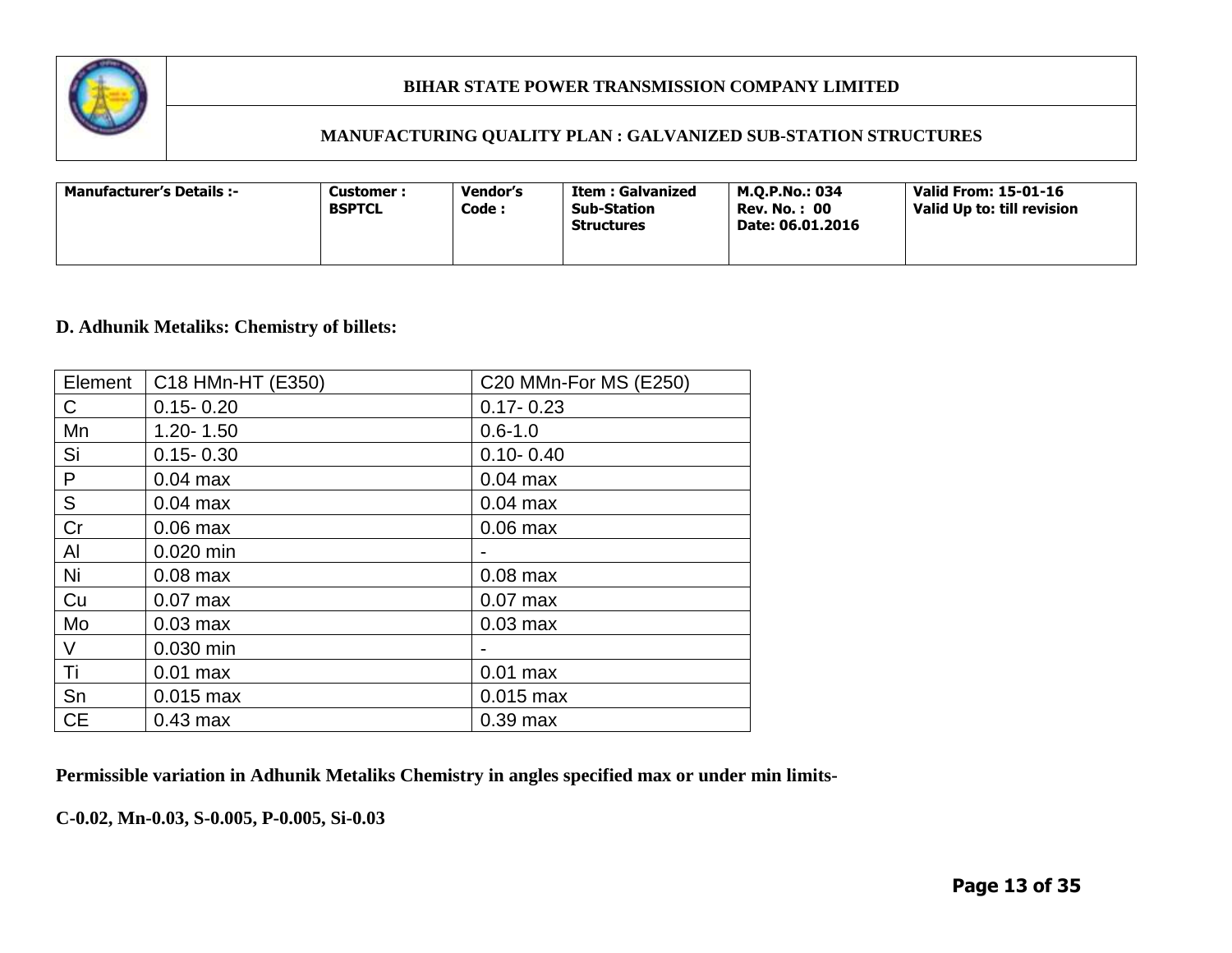

### **MANUFACTURING QUALITY PLAN : GALVANIZED SUB-STATION STRUCTURES**

| <b>Manufacturer's Details :-</b><br><b>Customer :</b><br><b>BSPTCL</b> | Vendor's<br>Code : | Item : Galvanized<br><b>Sub-Station</b><br><b>Structures</b> | M.O.P.No.: 034<br><b>Rev. No.: 00</b><br>Date: 06.01.2016 | Valid From: 15-01-16<br>Valid Up to: till revision |
|------------------------------------------------------------------------|--------------------|--------------------------------------------------------------|-----------------------------------------------------------|----------------------------------------------------|
|------------------------------------------------------------------------|--------------------|--------------------------------------------------------------|-----------------------------------------------------------|----------------------------------------------------|

# **E. Jayaswal Neco Industries Ltd Chemistry**

| Element      | C18 HMn-HT (E350) | C20 HMn-HT (E350) | C18 MMn MS (E250)        | C20 MMn- MS (E250)       |
|--------------|-------------------|-------------------|--------------------------|--------------------------|
| C            | $0.15 - 0.20$     | $0.15 - 0.20$     | $0.15 - 0.20$            | $0.17 - 0.23$            |
| Mn           | $1.20 - 1.50$     | $1.20 - 1.50$     | $0.6 - 1.0$              | $0.6 - 1.0$              |
| Si           | $0.15 - 0.35$     | $0.15 - 0.35$     | $0.15 - 0.35$            | $0.15 - 0.35$            |
| $\mathsf{P}$ | $0.035$ max       | $0.035$ max       | $0.035$ max              | $0.035$ max              |
| S            | $0.035$ max       | $0.035$ max       | $0.035$ max              | $0.035$ max              |
|              | $0.030$ min       | $0.030$ min       | $\overline{\phantom{0}}$ | $\overline{\phantom{0}}$ |
| AI           | $0.015 - 0.035$   | $0.015 - 0.035$   | 0.010-0.035              | 0.010-0.035              |
| <b>CE</b>    | $0.38 - 0.42$ max | $0.38 - 0.42$ max | $0.41$ max               | $0.41$ max               |

**Permissible variation in Jayaswal Neco Industries Ltd Chemistry in angles specified max or under min limits-**

**C- 0.02, Mn- 0.05**

**Max value of Trace Elements-Cu- 0.10, Sn- 0.10, Cr- 0.05, Ni- 0.05, Mo- 0.05**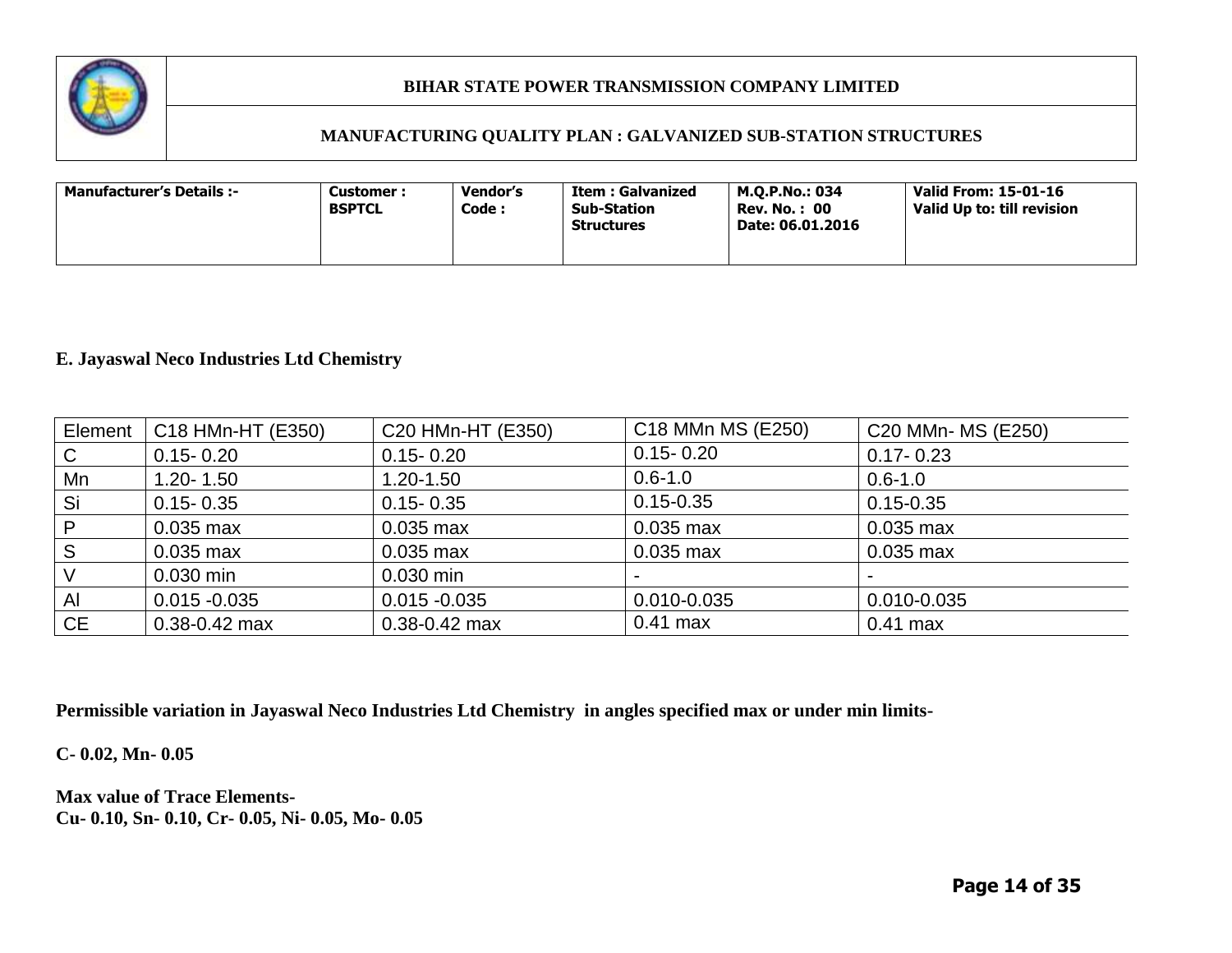

### **MANUFACTURING QUALITY PLAN : GALVANIZED SUB-STATION STRUCTURES**

| <b>Manufacturer's Details :-</b> | Customer :<br><b>BSPTCL</b> | Vendor's<br>Code : | Item : Galvanized<br><b>Sub-Station</b><br><b>Structures</b> | M.O.P.No.: 034<br><b>Rev. No.: 00</b><br>Date: 06.01.2016 | Valid From: 15-01-16<br>Valid Up to: till revision |
|----------------------------------|-----------------------------|--------------------|--------------------------------------------------------------|-----------------------------------------------------------|----------------------------------------------------|
|----------------------------------|-----------------------------|--------------------|--------------------------------------------------------------|-----------------------------------------------------------|----------------------------------------------------|

# **F) Visa Steel Limited : Chemical Composition**

| Element (%) | C18 HMn-HT (E350) | C20 HMn-HT (E350) | <b>C18 MMn-For MS (E250)</b> | <b>C20 MMn-For MS</b><br>(E250) |
|-------------|-------------------|-------------------|------------------------------|---------------------------------|
| $\mathsf C$ | $0.15 - 0.20$     | $0.17 - 0.20$     | $0.15 - 0.20$                | $0.17 - 0.21$                   |
| Mn          | $1.20 - 1.50$     | $1.20 - 1.50$     | $0.60 - 1.00$                | $0.60 - 1.00$                   |
| Si          | $0.15 - 0.35$     | $0.15 - 0.35$     | $0.15 - 0.30$                | $0.15 - 0.30$                   |
| P           | $0.035$ max       | $0.035$ max       | $0.035$ max                  | $0.035$ max                     |
| S           | $0.035$ max       | $0.035$ max       | $0.035$ max                  | $0.035$ max                     |
| Cr          | $0.05$ max        | $0.05$ max        | $0.05$ max                   | $0.05$ max                      |
| AI          | $0.020$ min       | 0.020 min         | $0.025$ max                  | $0.025$ max                     |
| Ni          | $0.05$ max        | $0.05$ max        | $0.05$ max                   | $0.05$ max                      |
| Cu          | $0.05$ max        | $0.05$ max        | $0.05$ max                   | $0.05$ max                      |
| Mo          | $0.05$ max        | $0.05$ max        | $0.05$ max                   | $0.05$ max                      |
| $\vee$      | 0.030 min         | 0.030 min         | -                            |                                 |
| Τi          | $0.010$ max       | $0.010$ max       | $0.010$ max                  | $0.010$ max                     |
| V+Nb+Ti     | $0.15$ max        | $0.15$ max        | $0.15$ max                   | $0.15$ max                      |
| <b>CE</b>   | $0.44$ max        | $0.44$ max        | $0.39$ max                   | $0.39$ max                      |

**Permissible variation in Visa Steel Limited in angles specified max or under min limits-**

C - 0.02, Mn - 0.03, S - 0.005, P-0.005, Si  $-$  0.03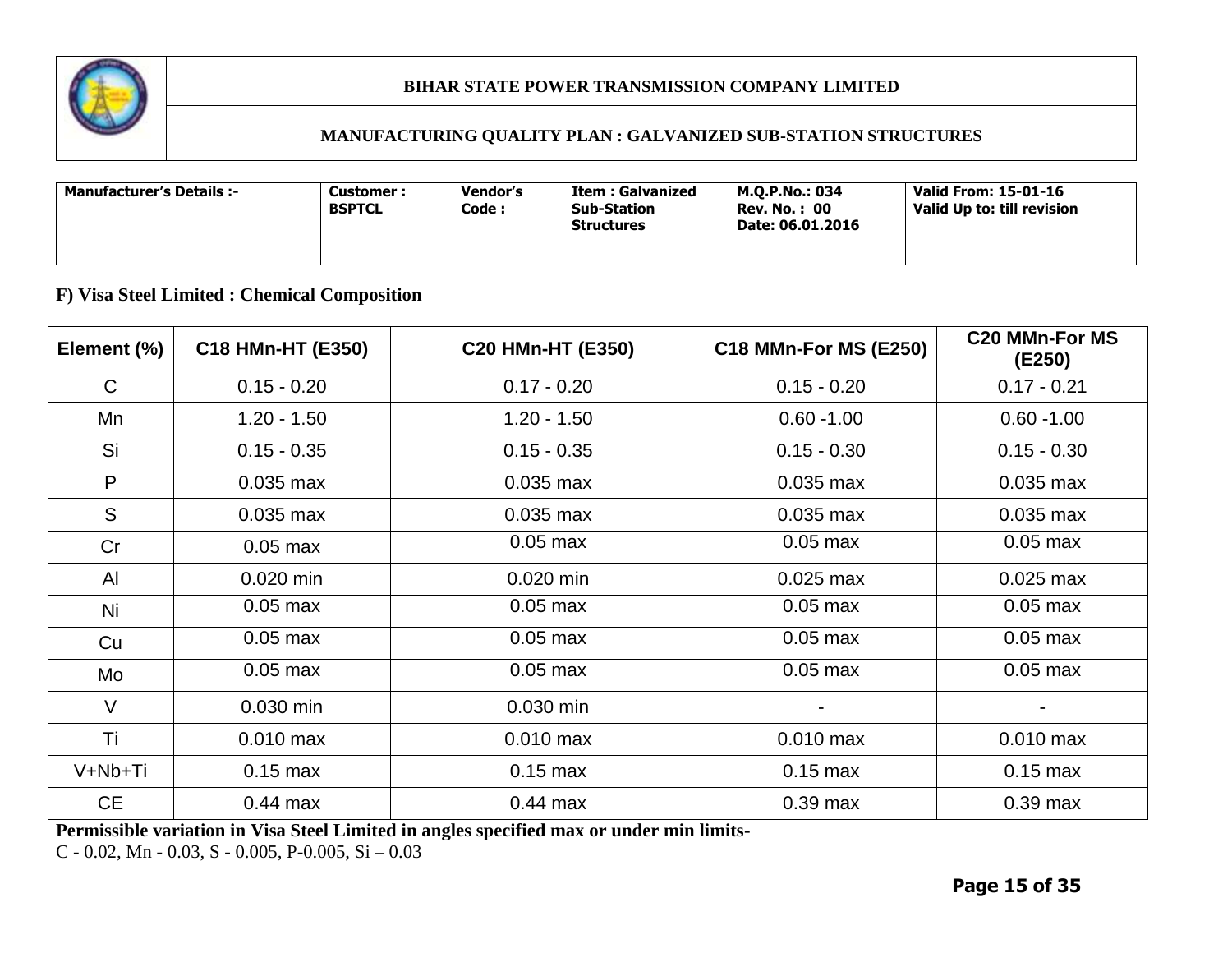

# **MANUFACTURING QUALITY PLAN : GALVANIZED SUB-STATION STRUCTURES**

| <b>Manufacturer's Details :-</b> | Customer :<br><b>BSPTCL</b> | Vendor's<br>Code : | Item : Galvanized<br><b>Sub-Station</b><br><b>Structures</b> | M.O.P.No.: 034<br><b>Rev. No. : 00</b><br>Date: 06.01.2016 | <b>Valid From: 15-01-16</b><br>Valid Up to: till revision |
|----------------------------------|-----------------------------|--------------------|--------------------------------------------------------------|------------------------------------------------------------|-----------------------------------------------------------|
|----------------------------------|-----------------------------|--------------------|--------------------------------------------------------------|------------------------------------------------------------|-----------------------------------------------------------|

# **G. Usha Martin Ltd: Chemistry of MS & HT billets excluding tolerance**

| Element      | C18HMn-For HT (E350) | C20 MMn-For MS (E250) | C18 MMn for MS (E250) |
|--------------|----------------------|-----------------------|-----------------------|
| $\mathsf{C}$ | $0.15 - 0.20$        | $0.17 - 0.23$         | $0.15 - 0.21$         |
| Mn           | $1.20 - 1.50$        | $0.6 - 1.00$          | $0.6 - 1.00$          |
| Si           | $0.15 - 0.30$        | $0.10 - 0.40$         | $0.10 - 0.40$         |
| P            | $0.03$ max           | $0.04$ max            | $0.04$ max            |
| S            | $0.03$ max           | $0.04$ max            | $0.04$ max            |
| Cr           | $0.07$ max           | $0.07$ max            | $0.07$ max            |
| Ni           | $0.10$ max           | $0.07$ max            | $0.07$ max            |
| Cu           | $0.10$ max           | $0.10$ max            | $0.10 \text{ max}$    |
| Al           | 0.015 min            | $0.002$ min           | 0.002 min             |
| Mo           | $0.010$ max          | $0.010$ max           | $0.010$ max           |
| $\vee$       | 0.030 min            |                       |                       |
| V+Nb+Ti      | $≤0.25$              | $≤0.25$               | ≤0.25                 |
| <b>CE</b>    | $0.45$ max           | $0.42$ max            | $0.42$ max            |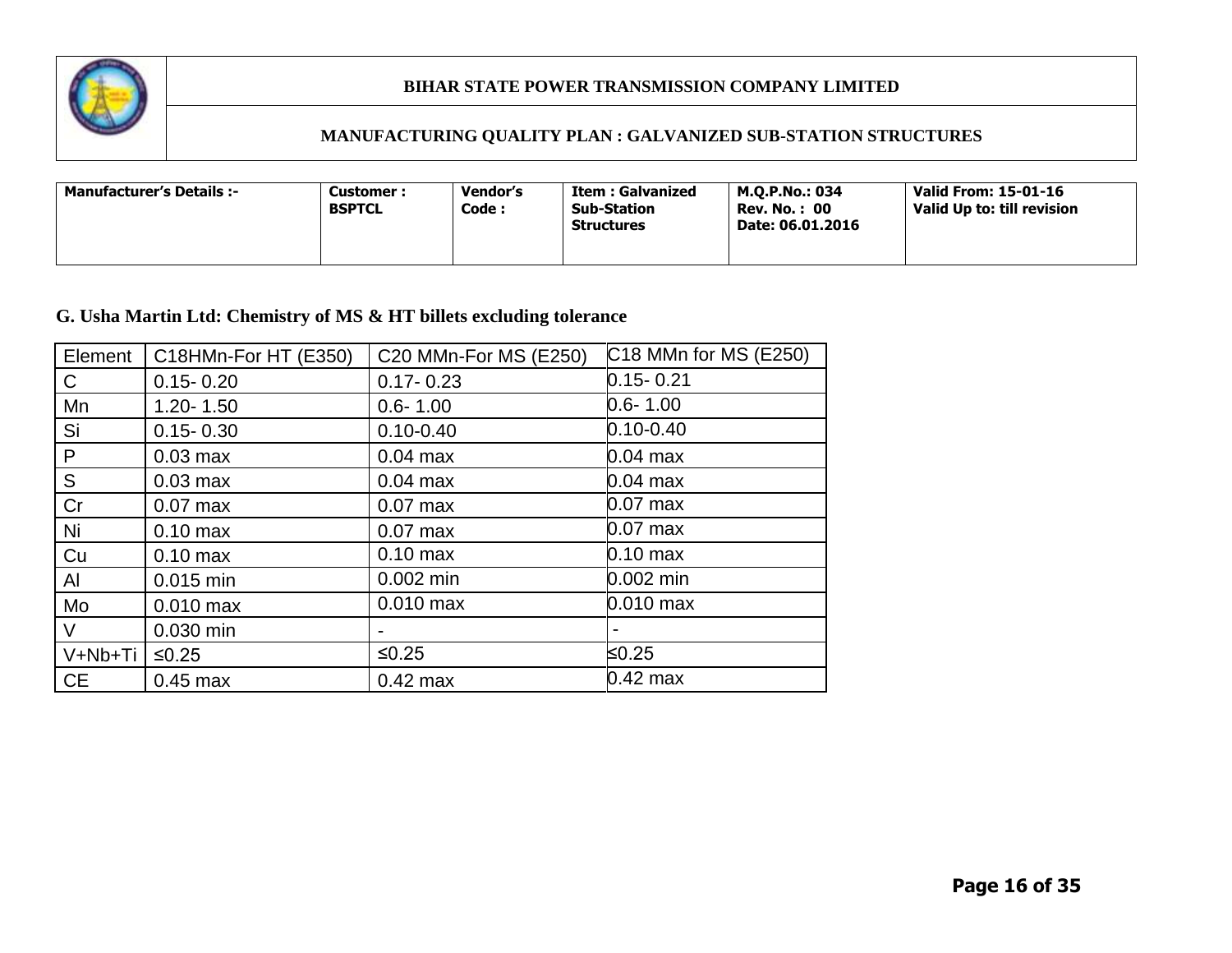

### **MANUFACTURING QUALITY PLAN : GALVANIZED SUB-STATION STRUCTURES**

| <b>Manufacturer's Details :-</b> | Vendor's<br>Customer :<br><b>BSPTCL</b><br>Code: | Item : Galvanized<br><b>Sub-Station</b><br><b>Structures</b> | M.O.P.No.: 034<br><b>Rev. No.: 00</b><br>Date: 06.01.2016 | Valid From: 15-01-16<br>Valid Up to: till revision |
|----------------------------------|--------------------------------------------------|--------------------------------------------------------------|-----------------------------------------------------------|----------------------------------------------------|
|----------------------------------|--------------------------------------------------|--------------------------------------------------------------|-----------------------------------------------------------|----------------------------------------------------|

# **H.Electrosteel Steels Ltd: Chemistry of MS & HT billets including tolerance**

| Element   | C18HMn-For HT (E350) | C20 MMn-For MS (E250) |
|-----------|----------------------|-----------------------|
| C         | $0.15 - 0.22$        | $0.17 - 0.25$         |
| Mn        | $1.2 - 1.50$         | $0.6 - 1.00$          |
| Si        | $0.10 - 0.35$        | $0.10 - 0.35$         |
| P         | $0.045$ max          | $0.045$ max           |
| S         | $0.045$ max          | $0.045$ max           |
| Cr        | $0.08$ max           | $0.08$ max            |
| Ni        | $0.03$ max           | $0.03$ max            |
| Cu        | $0.03$ max           | $0.03$ max            |
| B         | $0.004$ max          | $0.004$ max           |
| Mo        | $0.005$ max          | $0.005$ max           |
| V         | $0.030 - 0.060$      | $0.005$ max           |
| <b>CE</b> | 0.36 to 0.45         | $0.28 - 0.42$         |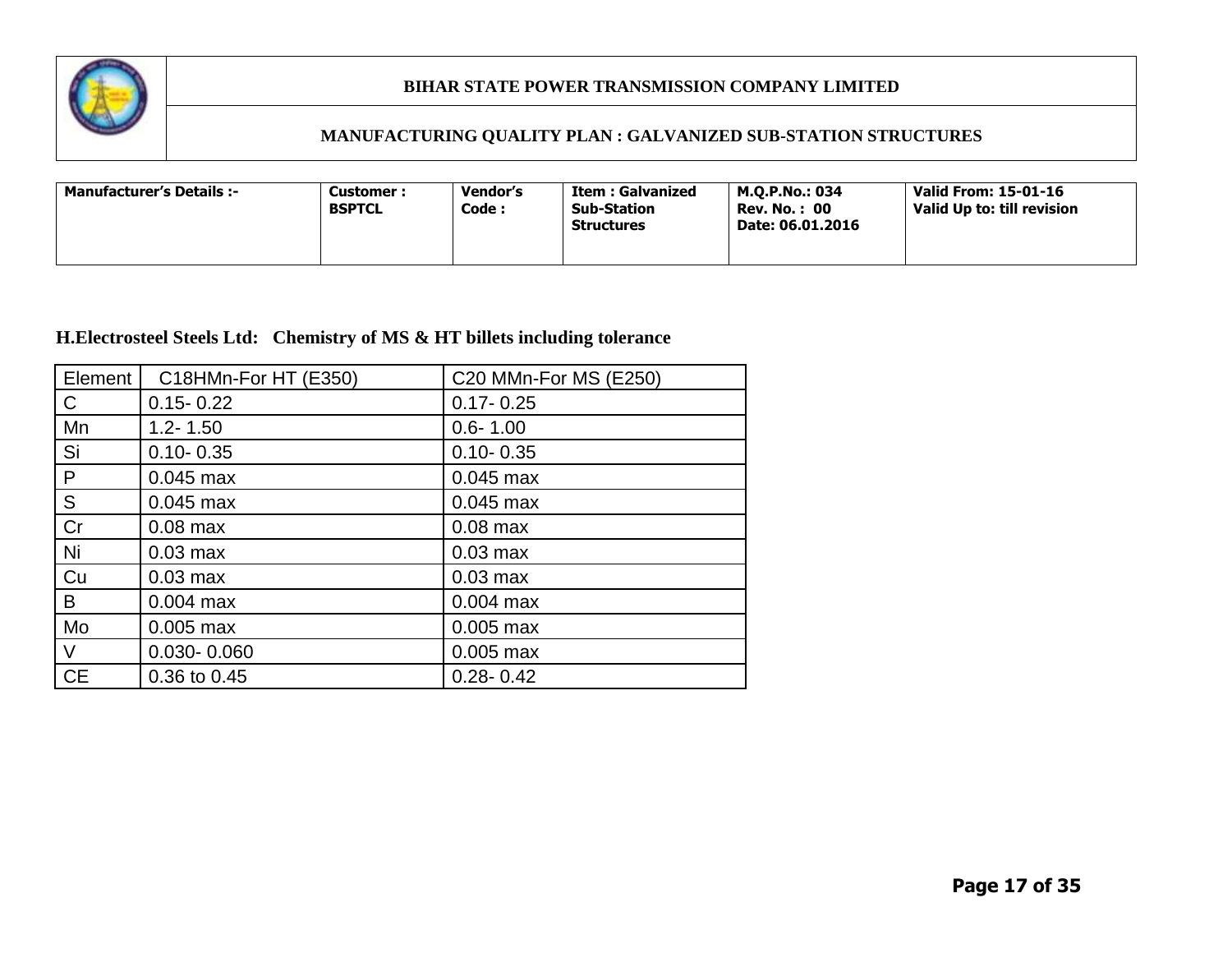

### **MANUFACTURING QUALITY PLAN : GALVANIZED SUB-STATION STRUCTURES**

| <b>Manufacturer's Details :-</b><br>Customer:<br><b>BSPTCL</b> | Vendor's<br>Code : | <b>Item: Galvanized</b><br><b>Sub-Station</b><br><b>Structures</b> | M.O.P.No.: 034<br><b>Rev. No.: 00</b><br>Date: 06.01.2016 | Valid From: 15-01-16<br>Valid Up to: till revision |  |
|----------------------------------------------------------------|--------------------|--------------------------------------------------------------------|-----------------------------------------------------------|----------------------------------------------------|--|
|----------------------------------------------------------------|--------------------|--------------------------------------------------------------------|-----------------------------------------------------------|----------------------------------------------------|--|

# **I.Monnet Ispat & Energy Ltd: Chemistry of MS & HT billets including tolerance**

| Element   | C18HMn-For HT (E350) | C20 MMn-For MS (E250) | C18 MMn for MS (E250) |
|-----------|----------------------|-----------------------|-----------------------|
| C         | $0.17 - 0.21$        | $0.18 - 0.22$         | $0.16 - 0.20$         |
| Mn        | $1.20 - 1.35$        | $0.6 - 0.8$           | $0.6 - 0.8$           |
| Si        | $0.15 - 0.30$        | $0.15 - 0.30$         | $0.15 - 0.30$         |
| P         | $0.03$ max           | $0.04$ max            | $0.04$ max            |
| S         | $0.03$ max           | $0.04$ max            | $0.04$ max            |
| Cr        | $0.05$ max           | $0.05$ max            | $0.05$ max            |
| Ni        | $0.05$ max           | $0.05$ max            | $0.05$ max            |
| Cu        | $0.05$ max           | $0.05$ max            | $0.05$ max            |
| Mo        | $0.05$ max           | $0.05$ max            | $0.05$ max            |
| V         | 0.025 min            |                       |                       |
| V+Nb+Ti   | $≤0.15$              | $≤0.15$               | ≤0.15                 |
| <b>CE</b> | $0.45$ max           | $0.42$ max            | $0.42$ max            |

For Al killed- 0.02% Al is maintained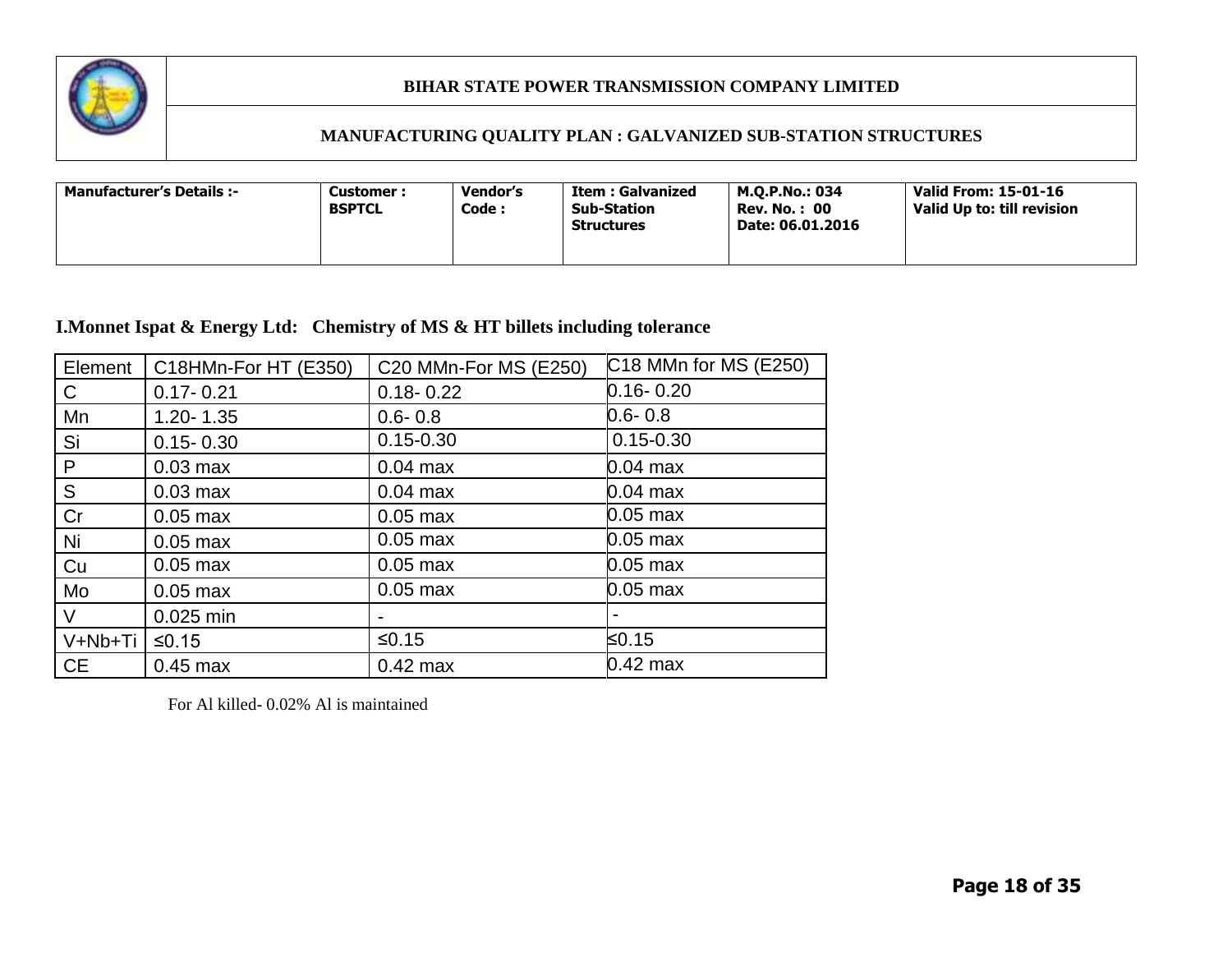

# **MANUFACTURING QUALITY PLAN : GALVANIZED SUB-STATION STRUCTURES**

| <b>Manufacturer's Details :-</b> | Customer :<br><b>BSPTCL</b> | <b>Vendor's</b><br>Code : | Item : Galvanized<br><b>Sub-Station</b><br><b>Structures</b> | M.O.P.No.: 034<br><b>Rev. No. : 00</b><br>Date: 06.01.2016 | Valid From: 15-01-16<br>Valid Up to: till revision |
|----------------------------------|-----------------------------|---------------------------|--------------------------------------------------------------|------------------------------------------------------------|----------------------------------------------------|
|----------------------------------|-----------------------------|---------------------------|--------------------------------------------------------------|------------------------------------------------------------|----------------------------------------------------|

# **J.JSW Steel Ltd: Chemistry of MS & HT billets including tolerance**

| Element | C <sub>18</sub> HM <sub>n</sub> -H <sub>T</sub><br>(E350) | C <sub>20</sub> MM <sub>n</sub> -For M <sub>S</sub><br>(E250) | C18 MMn-For MS<br>(E250) |
|---------|-----------------------------------------------------------|---------------------------------------------------------------|--------------------------|
| С       | $0.15 - 0.20$                                             | $0.17 - 0.23$                                                 | $0.15 - 0.21$            |
| Mn      | 1.20-1.50                                                 | $0.6 - 1.0$                                                   | $0.6 - 1.0$              |
| Si      | $0.15 - 0.30$                                             | $0.10 - 0.35$                                                 | $0.10 - 0.35$            |
| P       | $0.03$ max                                                | $0.040$ max                                                   | $0.040$ max              |
| S       | $0.03$ max                                                | $0.040$ max                                                   | $0.040$ max              |
| Cr      | $0.07$ max                                                | $0.07$ max                                                    | $0.07$ max               |
| Al      | $0.015$ min                                               | $0.010$ min                                                   | $0.010$ min              |
| Ni      | $0.07$ max                                                | $0.07$ max                                                    | $0.07$ max               |
| Cu      | $0.10$ max                                                | $0.10 \text{ max}$                                            | $0.10$ max               |
| Mo      | $0.07$ max                                                | $0.07$ max                                                    | $0.07$ max               |
| V       | $0.030$ min                                               |                                                               |                          |
| V+Nb+Ti | ≤ $0.25$                                                  | ≤ $0.25$                                                      | ≤0.25                    |
| CЕ      | $0.45$ max                                                | $0.42$ max                                                    | $0.42$ max               |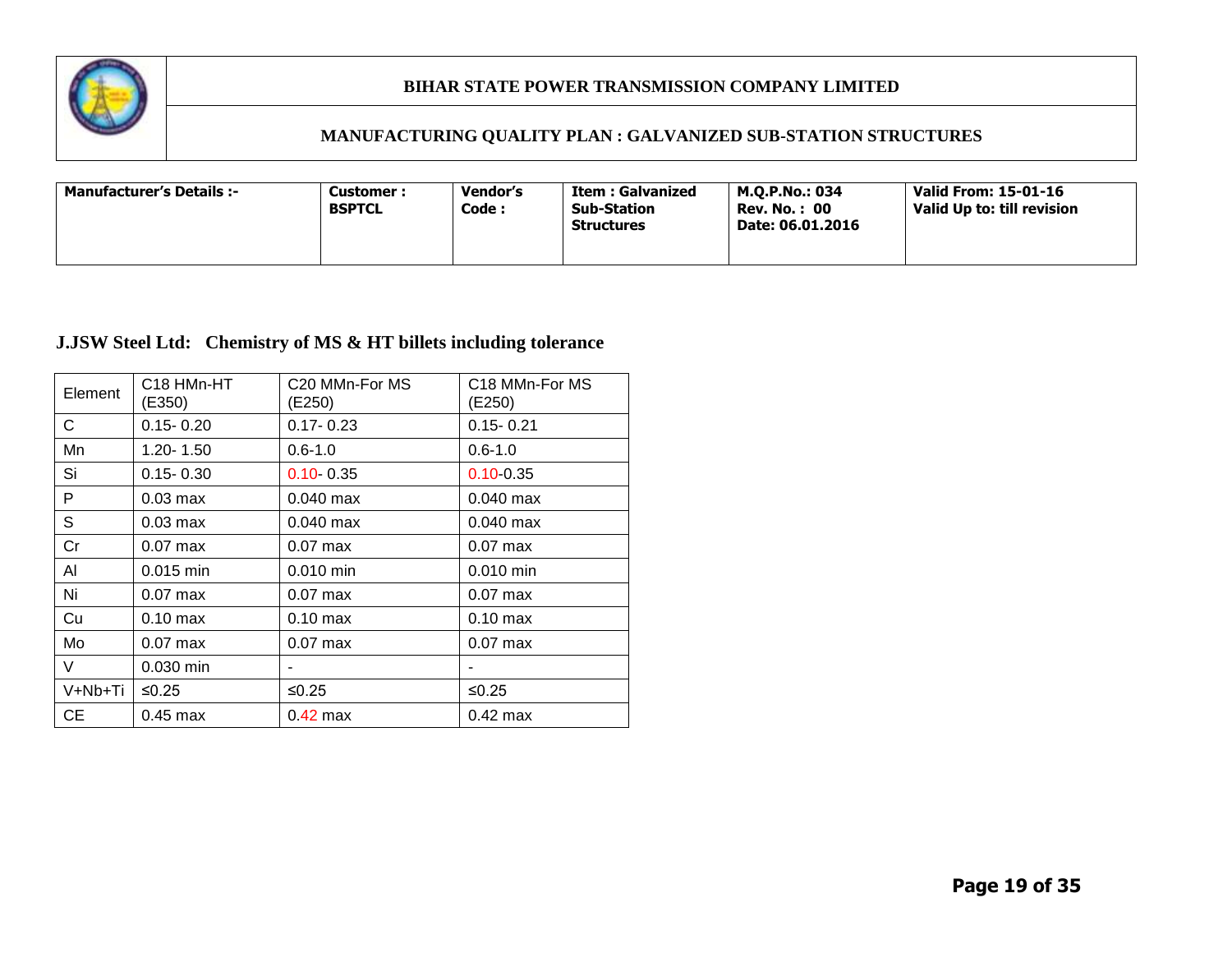

# **MANUFACTURING QUALITY PLAN : GALVANIZED SUB-STATION STRUCTURES**

| <b>Manufacturer's Details :-</b> | <b>Customer :</b><br><b>BSPTCL</b> | Vendor's<br>Code : | Item : Galvanized<br><b>Sub-Station</b><br><b>Structures</b> | M.O.P.No.: 034<br><b>Rev. No. : 00</b><br>Date: 06.01.2016 | Valid From: 15-01-16<br>Valid Up to: till revision |
|----------------------------------|------------------------------------|--------------------|--------------------------------------------------------------|------------------------------------------------------------|----------------------------------------------------|
|----------------------------------|------------------------------------|--------------------|--------------------------------------------------------------|------------------------------------------------------------|----------------------------------------------------|

| Sr. No. | Components/<br><b>Operation &amp;</b><br><b>Description of Test</b>           | Type of<br><b>Check</b> | <b>Ouantum of</b><br>Check /<br>Sampling with<br>basis | Reference<br>document for<br><b>Testing</b>                                             | <b>Acceptance Norms</b>                                                                                       | <b>Applicable Codes</b><br><b>Format</b> of<br>Record |              |                |              |                |                          | <b>Remarks</b> |  |
|---------|-------------------------------------------------------------------------------|-------------------------|--------------------------------------------------------|-----------------------------------------------------------------------------------------|---------------------------------------------------------------------------------------------------------------|-------------------------------------------------------|--------------|----------------|--------------|----------------|--------------------------|----------------|--|
|         |                                                                               |                         |                                                        |                                                                                         |                                                                                                               |                                                       | $\mathbf{1}$ | $\overline{2}$ | $\mathbf{3}$ | $\overline{4}$ | 5 <sup>5</sup>           | 6              |  |
| 2.0     | <b>INPROCESS</b><br><b>INSPECTION</b><br><b>Fabrication of Tower</b><br>Parts |                         |                                                        | IS 802 Part II/<br>IS 7215/<br><b>BSPTCL</b> approved<br>Drwg., Shop<br><b>Sketches</b> |                                                                                                               |                                                       |              |                |              |                |                          |                |  |
| (a)     | Straightening                                                                 | Visual                  | 100%                                                   |                                                                                         |                                                                                                               |                                                       |              |                |              |                |                          |                |  |
| (b)     | Cropping (Cutting)                                                            | Dime-<br>nsional        | 1st Piece and<br>every 50th Piece                      |                                                                                         | Length Tolerance<br>$\pm$ 2 mm<br>The cut surface<br>to be clean, reasonable square & free<br>from distortion | <b>BSPTCL</b><br>Reports                              | $\mathbf{A}$ |                | S            | Z              | $\overline{\phantom{a}}$ | N              |  |
| (c)     | <b>Stamping</b>                                                               | Visual                  | 1st Piece and<br>every 50th Piece                      |                                                                                         | Letter size as per<br>BSPTCL Specn. /<br>TPL norms                                                            | -do-                                                  | $\mathbf{A}$ |                | $\mathbf S$  | Z              | $\sim$                   | N              |  |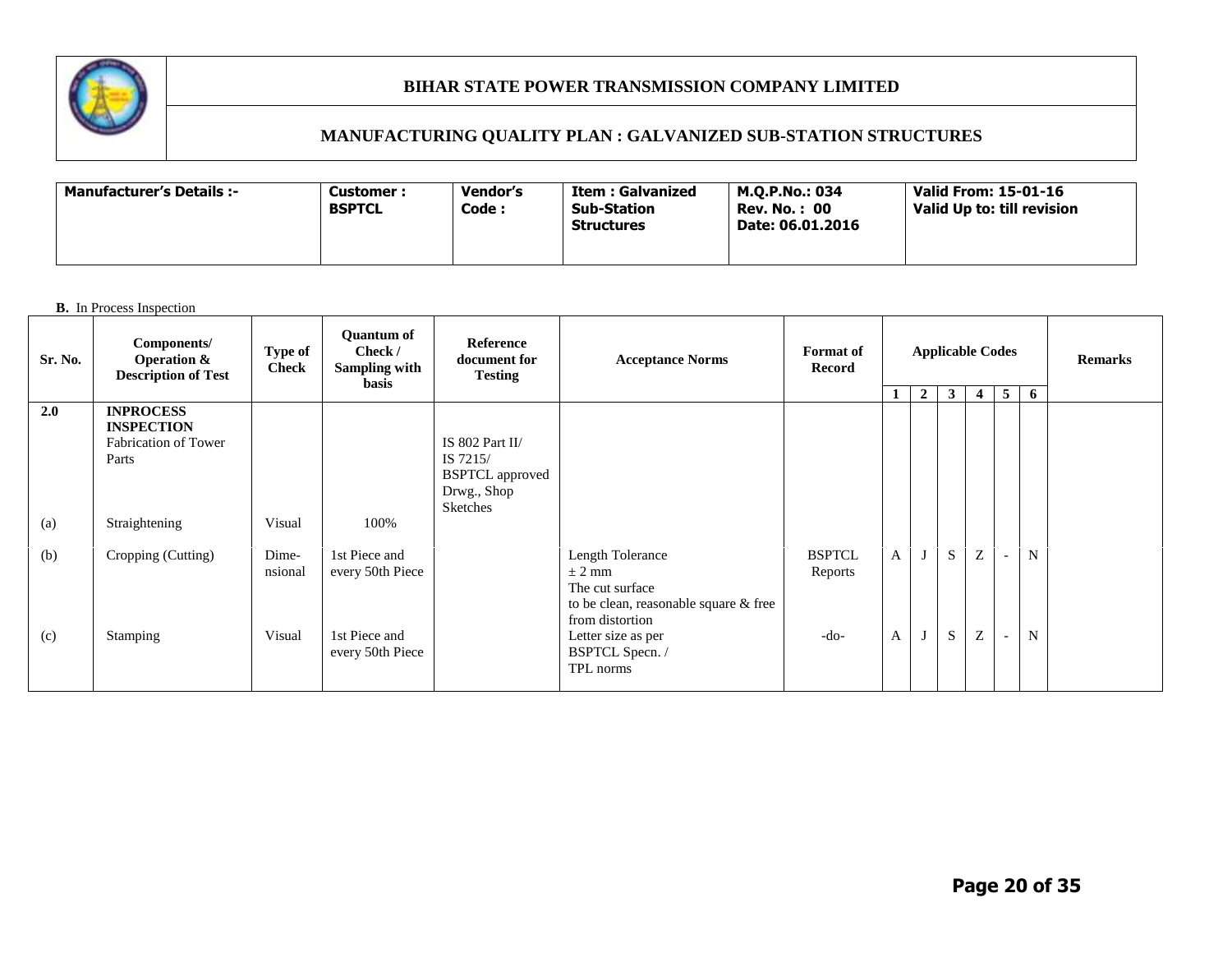

|     | <b>Manufacturer's Details :-</b> |                  | <b>Customer:</b><br><b>BSPTCL</b> | Vendor's<br>Code: | <b>Item: Galvanized</b><br><b>Sub-Station</b><br><b>Structures</b>                                                                                                                                                                                                                                                                                                                                                                                                                                                                                                                                                              |      | <b>Valid From: 15-01-16</b> |  |    |   | Valid Up to: till revision |  |
|-----|----------------------------------|------------------|-----------------------------------|-------------------|---------------------------------------------------------------------------------------------------------------------------------------------------------------------------------------------------------------------------------------------------------------------------------------------------------------------------------------------------------------------------------------------------------------------------------------------------------------------------------------------------------------------------------------------------------------------------------------------------------------------------------|------|-----------------------------|--|----|---|----------------------------|--|
| (d) | Punching / Drilling              | Dime-<br>nsional | 1st Piece and<br>every 50th Piece |                   | Holes for bolts shall be drilled<br>or punched with a jig but<br>drilled holes shall be preferred.<br>The punching may be adopted<br>for thickness up to 12 mm.<br>Tolerances regarding punch<br>holes should be as follows:<br>a)Holes must be perfectly<br>circular and no tolerances in<br>this respect are possible.<br>b)The maximum allowable<br>difference in diameter of the<br>holes on the two sides of plates<br>or angle is 0.8mm, i.e the<br>allowable taper in a punched<br>hole should not exceed 0.8mm<br>on diameter.<br>c)Holes must be square with<br>the plates or angles and have<br>their walls parallel. | -do- | A                           |  | S. | Ζ | N                          |  |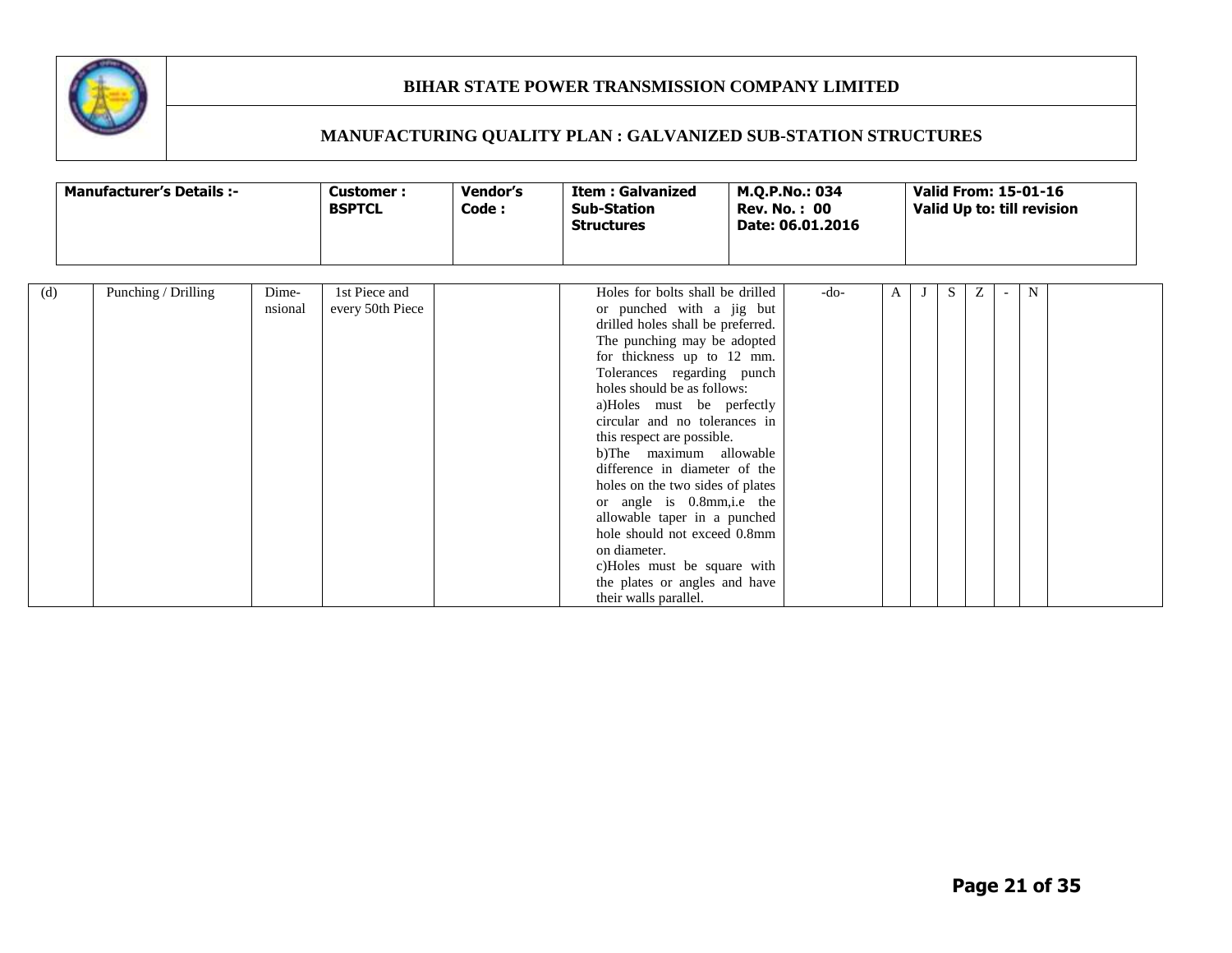

# **MANUFACTURING QUALITY PLAN : GALVANIZED SUB-STATION STRUCTURES**

| -: Manufacturer's Details | Customer :<br><b>BSPTCL</b> | Vendor's<br>Code : | Item : Galvanized<br><b>Sub-Station</b><br><b>Structures</b> | M.O.P.No.: 034<br><b>Rev. No. : 00</b><br>Date: 06.01.2016 | Valid From: 15-01-16<br>Valid Up to: till revision |
|---------------------------|-----------------------------|--------------------|--------------------------------------------------------------|------------------------------------------------------------|----------------------------------------------------|
|---------------------------|-----------------------------|--------------------|--------------------------------------------------------------|------------------------------------------------------------|----------------------------------------------------|

| Sr. No. | Components/<br>Operation &<br><b>Description of Test</b> | <b>Type of Check</b> | <b>Ouantum of</b><br><b>Check / Sampling</b><br>with basis | Reference document for<br><b>Testing</b>                                      | <b>Acceptance Norms</b>                                                                                                                          | <b>Format</b> of<br><b>Record</b> |              | <b>Applicable Codes</b> |              |                           |                          |                |  |  |  | <b>Remarks</b> |
|---------|----------------------------------------------------------|----------------------|------------------------------------------------------------|-------------------------------------------------------------------------------|--------------------------------------------------------------------------------------------------------------------------------------------------|-----------------------------------|--------------|-------------------------|--------------|---------------------------|--------------------------|----------------|--|--|--|----------------|
|         |                                                          |                      |                                                            |                                                                               |                                                                                                                                                  |                                   |              | $\mathbf{2}$            | $\mathbf{3}$ | $\overline{4}$            | 5 <sup>5</sup>           | 6              |  |  |  |                |
| (e)     | <b>Edge Security</b>                                     | Dimensional          | 1st Piece and every<br>50th Piece                          | IS 802 Part II/<br>IS 7215/<br><b>BSPTCL</b> approved Drwg.,<br>Shop Sketches |                                                                                                                                                  | $-do-$                            | $\mathbf{A}$ | J                       | S            | Z                         |                          | $\overline{N}$ |  |  |  |                |
| (i)     | For 13.5 mm dia<br>Hole                                  |                      |                                                            |                                                                               | Sheared 20mm Min.<br>Rolled 16mm Min.                                                                                                            |                                   |              |                         |              |                           |                          |                |  |  |  |                |
| (ii)    | For 17.5 mm dia<br>Hole                                  |                      |                                                            |                                                                               | Sheared 23mm Min.<br>Rolled 20mm Min.                                                                                                            |                                   |              |                         |              |                           |                          |                |  |  |  |                |
| (iii)   | For 21.5 mm dia<br>Hole                                  |                      |                                                            |                                                                               | Sheared 28mm Min.<br>Rolled 25mm Min.                                                                                                            |                                   |              |                         |              |                           |                          |                |  |  |  |                |
| (iv)    | For 25 mm & 25.5<br>mm dia Hole                          |                      |                                                            |                                                                               | As per approved<br>Drawing                                                                                                                       |                                   |              |                         |              |                           |                          |                |  |  |  |                |
| (f)     | Drilling & Punching<br>Hole To Hole<br>Distance          |                      | 1st Piece and<br>every 50th Piece                          |                                                                               | Tolerance cumulative and<br>between consecutive hole<br>shall be within<br>$\pm$ 2 mm and $\pm$ 1 mm<br>respectively                             | $-do-$                            | $\mathbf{A}$ | J                       | S            | Z                         | $\sim$                   | $\mathbf N$    |  |  |  |                |
| (g)     | Notching<br>Flange Cut<br>Corner Cut<br><b>Bevel Cut</b> |                      | 1st Piece and<br>every<br>50th Piece                       |                                                                               | $+$ 5mm on specified length $\,$<br>of cut operationally<br>shearing up to 12 mm<br>thick<br>by gas cutting for<br>material above<br>12 mm thick | $-do-$                            | $\mathbf{A}$ | J                       | S            | $\ensuremath{\mathbf{Z}}$ | $\overline{\phantom{a}}$ | N              |  |  |  |                |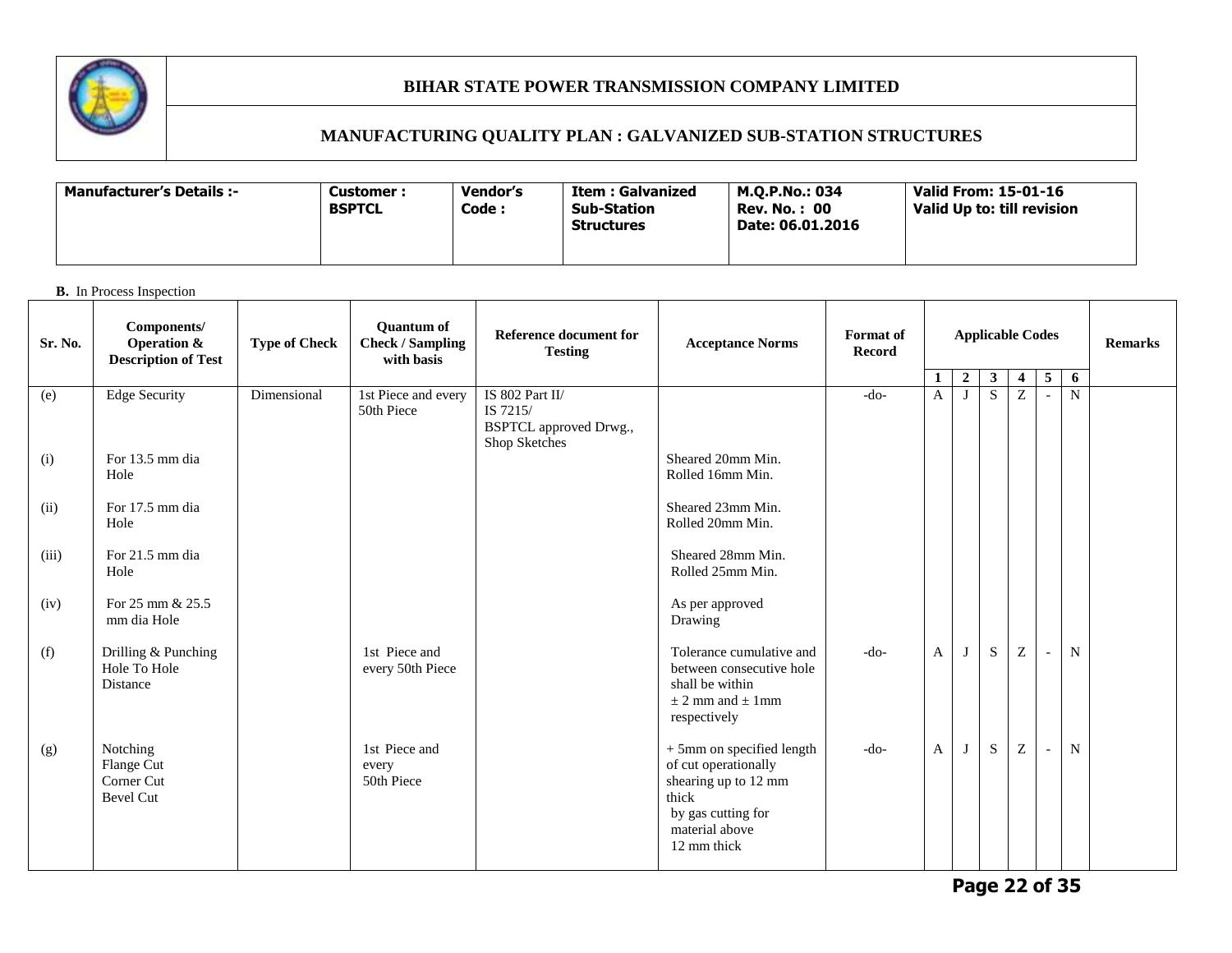

# **MANUFACTURING QUALITY PLAN : GALVANIZED SUB-STATION STRUCTURES**

| -: Manufacturer's Details | Vendor's<br>Customer :<br><b>BSPTCL</b><br>Code : | Item : Galvanized<br>Sub-Station<br><b>Structures</b> | M.O.P.No.: 034<br><b>Rev. No. : 00</b><br>Date: 06.01.2016 | Valid From: 15-01-16<br>Valid Up to: till revision |
|---------------------------|---------------------------------------------------|-------------------------------------------------------|------------------------------------------------------------|----------------------------------------------------|
|---------------------------|---------------------------------------------------|-------------------------------------------------------|------------------------------------------------------------|----------------------------------------------------|

| Sr. No. | Components/<br><b>Operation &amp;</b><br><b>Description of Test</b> | Type of<br><b>Check</b> | Quantum of Check /<br><b>Sampling with basis</b> | <b>Reference document</b><br>for Testing                                                | <b>Acceptance Norms</b>                                                                                                                                                                                                                                                                                              | <b>Format</b> of<br><b>Record</b> |                   | <b>Applicable Codes</b>        |                                  |                           |                          |        | <b>Remarks</b> |
|---------|---------------------------------------------------------------------|-------------------------|--------------------------------------------------|-----------------------------------------------------------------------------------------|----------------------------------------------------------------------------------------------------------------------------------------------------------------------------------------------------------------------------------------------------------------------------------------------------------------------|-----------------------------------|-------------------|--------------------------------|----------------------------------|---------------------------|--------------------------|--------|----------------|
|         |                                                                     |                         | 1st Piece and every                              | <b>BSPTCL</b>                                                                           | for members                                                                                                                                                                                                                                                                                                          | $-do-$                            | 1<br>$\mathbf{A}$ | $\overline{2}$<br>$\mathbf{J}$ | 3 <sup>7</sup><br>$\overline{S}$ | $\overline{4}$<br>Z       | 5                        | 6<br>N |                |
| (h)     | <b>Heel Cutting</b>                                                 | Dimensi-<br>onal        | 50th Piece                                       | Approved Drwgs./<br>Shop Sketches                                                       | $>12$ mm thick<br>gas cutting to be adopted<br>followed<br>By grinding/Machine cutting.<br>Tolerance on heel cutting length<br>$+10$ mm                                                                                                                                                                              |                                   |                   |                                |                                  |                           | $\overline{\phantom{a}}$ |        |                |
| (i)     | Bending                                                             |                         | 100% Pieces                                      | IS 802( $Part II$ )/<br>IS 7215/<br><b>BSPTCLApproved</b><br>Drawing / Shop<br>Sketches | (1) HT Sections / Plates<br>All Sections & all plates to be<br>hot bent.                                                                                                                                                                                                                                             | $-do-$                            | A                 | J                              | S                                | $\ensuremath{\mathbf{Z}}$ | $\overline{\phantom{a}}$ | N      |                |
|         |                                                                     |                         |                                                  |                                                                                         | (2) MS Section<br>i) Cold - Section upto<br>75X75X6 - Angle Upto 10°<br>ii) Cold - Section upto<br>$100X100X8 - Angle Upto 5^\circ$<br>iii) Hot - Section above<br>$75X75X6$ – Angle Above $10^{\circ}$<br>iv) Hot - Section above<br>$100X100X8$ – Angle Above 5°<br>$(3)$ M. S. Plates<br>i) Cold Upto 12 mm thick | $-do-$<br>$-do-$                  |                   |                                |                                  |                           |                          |        |                |
|         |                                                                     |                         |                                                  |                                                                                         | Upto $15^\circ$<br>ii) Hot - Others                                                                                                                                                                                                                                                                                  |                                   |                   |                                |                                  |                           |                          |        |                |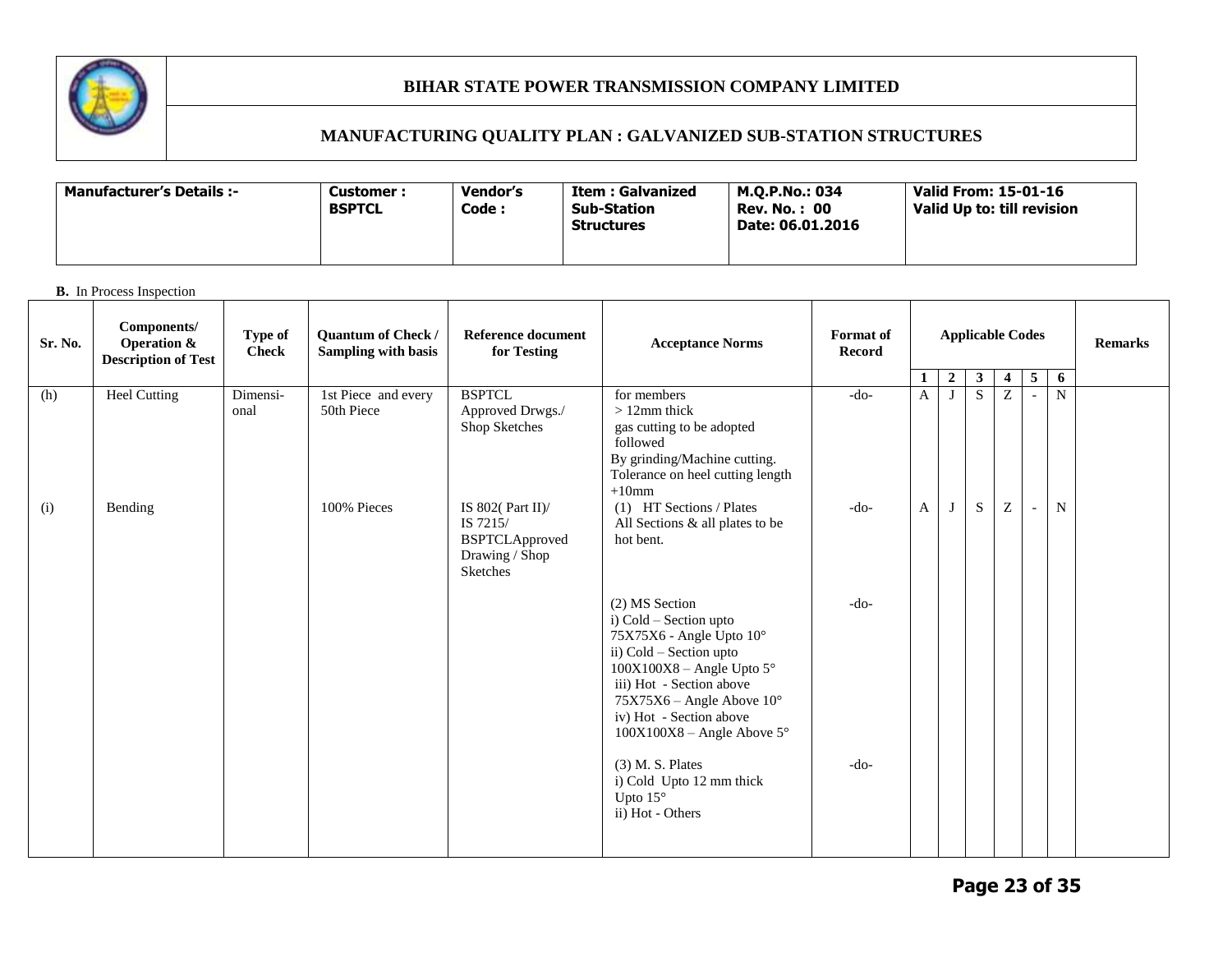

# **MANUFACTURING QUALITY PLAN : GALVANIZED SUB-STATION STRUCTURES**

| -: Manufacturer's Details | Vendor's<br>Customer :<br><b>BSPTCL</b><br>Code : | Item : Galvanized<br>Sub-Station<br><b>Structures</b> | M.O.P.No.: 034<br><b>Rev. No. : 00</b><br>Date: 06.01.2016 | Valid From: 15-01-16<br>Valid Up to: till revision |
|---------------------------|---------------------------------------------------|-------------------------------------------------------|------------------------------------------------------------|----------------------------------------------------|
|---------------------------|---------------------------------------------------|-------------------------------------------------------|------------------------------------------------------------|----------------------------------------------------|

| Sr. No. | Components/<br><b>Operation &amp;</b><br><b>Description of Test</b> | <b>Type of Check</b>                                                                                                                           | <b>Ouantum of</b><br>Check /<br>Sampling with<br><b>basis</b> | <b>Reference document for Testing</b>                                                                                                          | Acceptance<br><b>Norms</b> | Format of<br><b>Record</b> |        | <b>Applicable Codes</b> |                           |                         | <b>Remarks</b>                     |                          |                                                                                                                                                         |
|---------|---------------------------------------------------------------------|------------------------------------------------------------------------------------------------------------------------------------------------|---------------------------------------------------------------|------------------------------------------------------------------------------------------------------------------------------------------------|----------------------------|----------------------------|--------|-------------------------|---------------------------|-------------------------|------------------------------------|--------------------------|---------------------------------------------------------------------------------------------------------------------------------------------------------|
|         |                                                                     |                                                                                                                                                |                                                               |                                                                                                                                                |                            |                            | 1      | $\overline{2}$          | $\mathbf{3}$              | $\overline{\mathbf{4}}$ | 5 <sub>5</sub>                     | 6                        |                                                                                                                                                         |
| (j)     | Welding                                                             | (a) WPS<br>Approval<br>(Welding<br>procedure<br>specification)<br>(b) PQR/WQR<br>Approval<br>(Procedure<br>/Welder<br>qualification<br>record) |                                                               | As per BSPTCLTechnical<br>specn./approved<br>Drg./BSPTCL approved Welding<br>procedure & Welder's qualification                                |                            | $-do-$                     | A      | J                       | $\mathbf U$               | Y                       | $\sim$                             | $\mathbf N$              | WPS approval<br>by BSPTCL                                                                                                                               |
| (k)     | Welding<br>Final Inspection of<br><b>Fabricated Parts</b>           | $(1)$ DP Test<br>(2) Dimensional<br>& visual for<br>welded tower<br>parts                                                                      | <b>Random Basis</b><br>Random Basis                           | -- do ---<br>All parameters from (a) to $(j)$<br>above are checked and record<br>maintained before releasing the<br>materials for galvanizing. |                            | $-do-$<br>$-do-$           | A<br>A |                         | $\mathbf{U}$<br>${\bf S}$ | Z<br>${\bf Z}$          | $\overline{\phantom{a}}$<br>$\sim$ | $\mathbf N$<br>${\bf N}$ | Dispatch<br>clearance/<br>instructions at<br>black stage<br>Refer Cl No 20<br>of NOTES for<br>option of test<br>coupons for<br>final acceptance<br>test |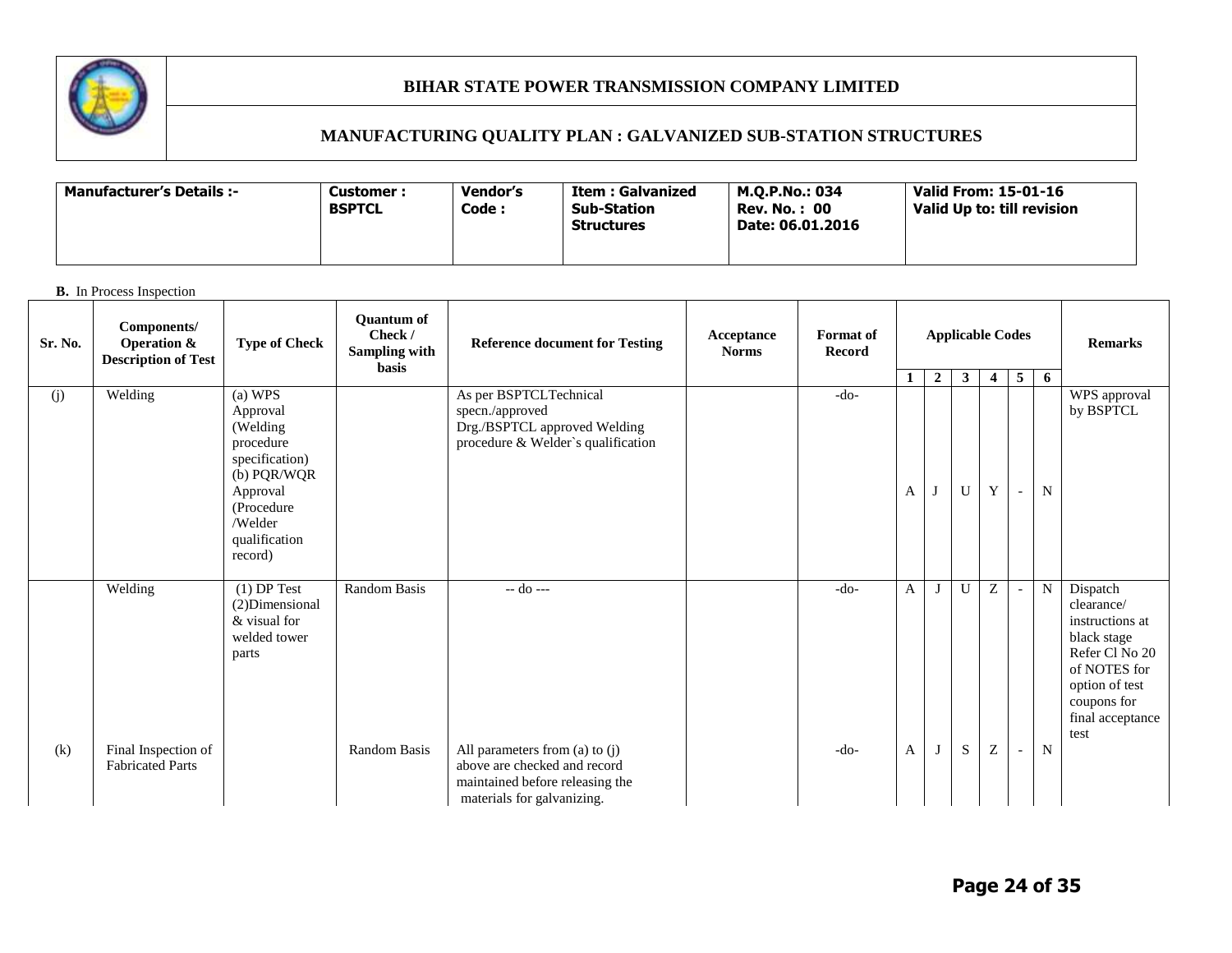

|     | <b>Manufacturer's Details :-</b>                                                           |             | <b>Customer:</b><br><b>BSPTCL</b>                | Vendor's<br>Code:                                 | <b>Item: Galvanized</b><br><b>Sub-Station</b><br><b>Structures</b>                            | M.Q.P.No.: 034<br><b>Rev. No.: 00</b><br>Date: 06.01.2016 |                |   |    | <b>Valid From: 15-01-16</b><br>Valid Up to: till revision |   |                                                                                                                                                                                                                       |
|-----|--------------------------------------------------------------------------------------------|-------------|--------------------------------------------------|---------------------------------------------------|-----------------------------------------------------------------------------------------------|-----------------------------------------------------------|----------------|---|----|-----------------------------------------------------------|---|-----------------------------------------------------------------------------------------------------------------------------------------------------------------------------------------------------------------------|
| (1) | Foundation<br><b>Bolts</b><br>i) Cutting &<br>Shearing<br>ii) Chamfering<br>iii) Threading | Physical    | $1st$ piece &<br>every 50 <sup>th</sup><br>piece | IS 802/BSPTCL technical<br>spec./approved drawing |                                                                                               | <b>BSPTCL</b><br><b>RECORDS</b>                           | $\mathsf{A}$   | J | S  | Z                                                         | N | Refer Cl No 20<br>of NOTES for<br>option of test<br>coupons for<br>final acceptance<br>test                                                                                                                           |
| (m) | <b>PROTO</b><br>(model<br>assembly as<br>per<br>requirements of<br>Powergrid)              | Dimensional | One<br>structure of<br>each type                 | BSPTCL approved drawing,<br>of members            | BOM-assembled proto to be<br>checked for dimension, angle<br>size and then interchangeability | <b>BSPTCL</b><br><b>RECORDS</b>                           | $\overline{A}$ | J | T. | Z                                                         | N | Record<br>review at the<br>time of final<br>inspection,<br><b>BSPTCL</b> to<br>be witnessed<br>by the turn<br>key<br>contractor<br>and obtain<br>proto<br>corrected<br>drawings<br>and BOM<br>approved<br>from BSPTCL |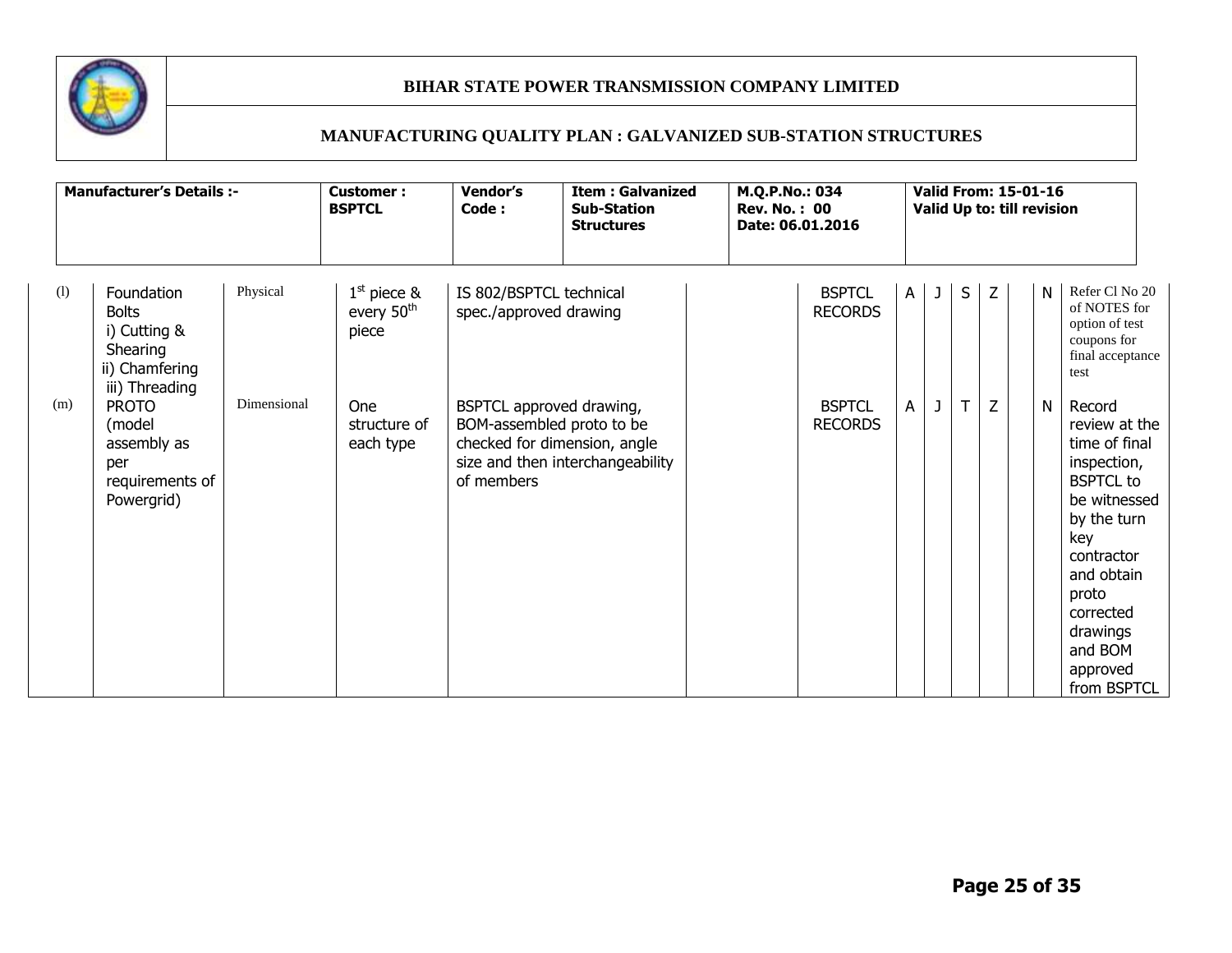

# **MANUFACTURING QUALITY PLAN : GALVANIZED SUB-STATION STRUCTURES**

| <b>Manufacturer's Details :-</b> | Customer :<br><b>BSPTCL</b> | Vendor's<br>Code : | Item : Galvanized<br><b>Sub-Station</b><br><b>Structures</b> | M.O.P.No.: 034<br><b>Rev. No.: 00</b><br>Date: 06.01.2016 | Valid From: 15-01-16<br>Valid Up to: till revision |
|----------------------------------|-----------------------------|--------------------|--------------------------------------------------------------|-----------------------------------------------------------|----------------------------------------------------|
|----------------------------------|-----------------------------|--------------------|--------------------------------------------------------------|-----------------------------------------------------------|----------------------------------------------------|

| Sr. No. | <b>Components/ Operation &amp;</b><br><b>Description of Test</b> | Type of<br><b>Check</b> | <b>Ouantum of</b><br><b>Check / Sampling</b><br>with basis | Reference<br>document for<br><b>Testing</b> | Acceptance<br><b>Norms</b>                                                            | <b>Format</b> of<br>Record | <b>Applicable Codes</b> |   |   |                   |                          | <b>Remarks</b> |  |
|---------|------------------------------------------------------------------|-------------------------|------------------------------------------------------------|---------------------------------------------|---------------------------------------------------------------------------------------|----------------------------|-------------------------|---|---|-------------------|--------------------------|----------------|--|
|         |                                                                  |                         |                                                            |                                             |                                                                                       |                            |                         | 2 | 3 | 4                 | 5 <sup>5</sup>           | 6              |  |
| 3.0     | <b>GLAVANIZING</b><br>(Surface Preparation Procedure)            |                         |                                                            |                                             |                                                                                       |                            |                         |   |   |                   |                          |                |  |
| 3.1     | <b>Degreasing</b>                                                | Chemical                | One sample<br>daily                                        | IS 2629                                     | Manufacturer's<br>plant standard/IS                                                   | $-do-$                     | A                       |   | S | Z                 | $\overline{\phantom{a}}$ | N              |  |
| 3.2     | <b>Pickling</b>                                                  | Chemical                | One sample<br>daily                                        | IS 2629                                     | Manufacturer's<br>plant standard/IS<br>Iron contents 100<br>to 120 gram/litre.<br>Max | $-do-$                     | A                       |   | S | $\mathbf{z}$<br>∠ | $\overline{\phantom{a}}$ | N              |  |
| 3.3     | <b>Rinsing</b>                                                   | Chemical                | One sample<br>daily                                        | IS 2629                                     | Manufacturer's<br>plant standard/IS                                                   | $-do-$                     | A                       |   | S | Z                 | $\overline{\phantom{0}}$ | N              |  |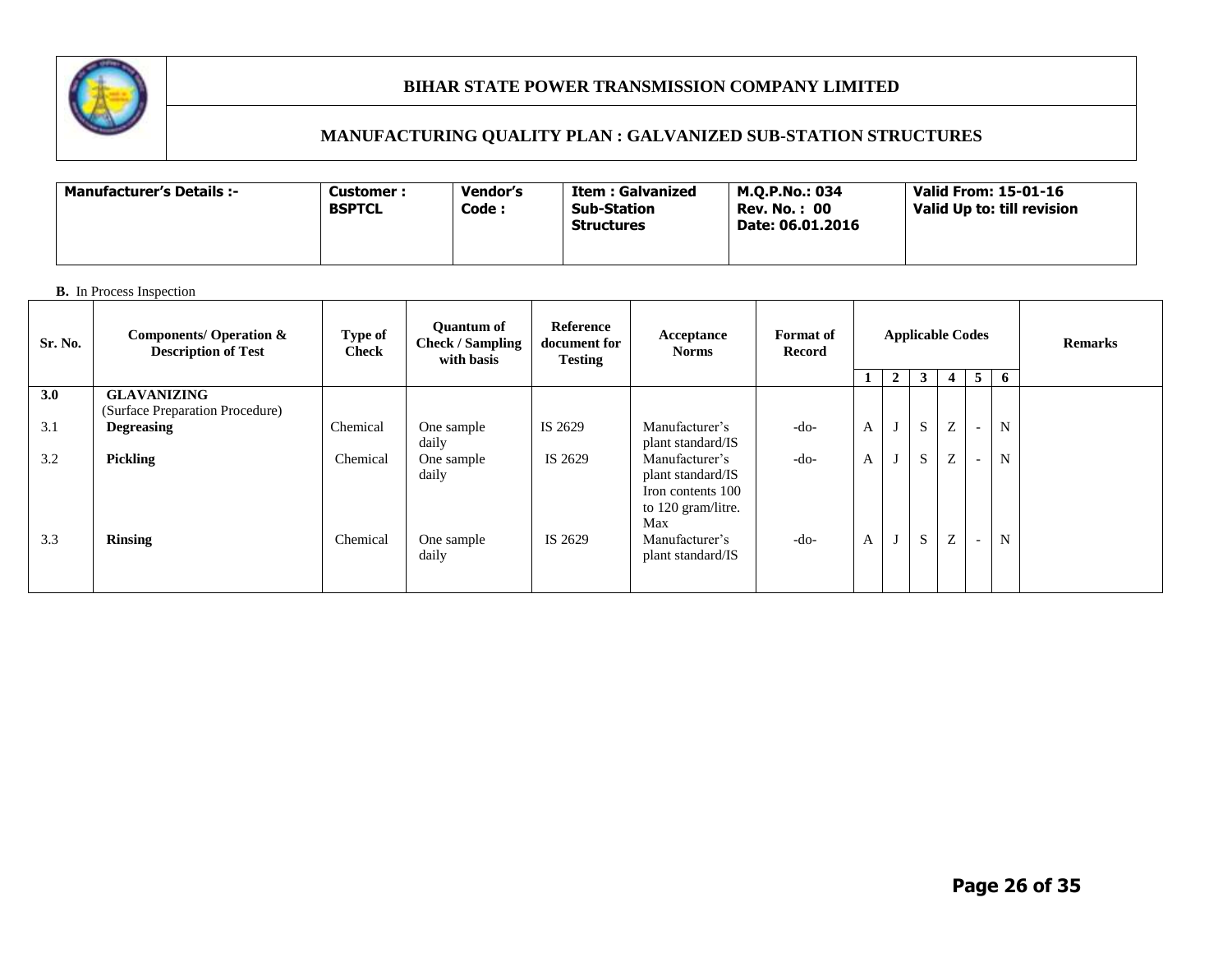

# **MANUFACTURING QUALITY PLAN : GALVANIZED SUB-STATION STRUCTURES**

| <b>Manufacturer's Details :-</b> | Customer :<br><b>BSPTCL</b> | Vendor's<br>Code : | Item : Galvanized<br><b>Sub-Station</b><br><b>Structures</b> | M.O.P.No.: 034<br><b>Rev. No.: 00</b><br>Date: 06.01.2016 | Valid From: 15-01-16<br>Valid Up to: till revision |
|----------------------------------|-----------------------------|--------------------|--------------------------------------------------------------|-----------------------------------------------------------|----------------------------------------------------|
|----------------------------------|-----------------------------|--------------------|--------------------------------------------------------------|-----------------------------------------------------------|----------------------------------------------------|

### **B.** In Process Inspection

| Sr. No. | <b>Components/ Operation &amp; Description of</b><br><b>Test</b>                                                                             | Type of<br><b>Check</b> | <b>Quantum of</b><br>Check /<br><b>Sampling with</b><br>basis | Reference<br>document for<br><b>Testing</b> | <b>Acceptance Norms</b>        | Format of<br><b>Record</b> | <b>Applicable Codes</b>      |                       |                                |                                                       |                             | <b>Remarks</b> |  |
|---------|----------------------------------------------------------------------------------------------------------------------------------------------|-------------------------|---------------------------------------------------------------|---------------------------------------------|--------------------------------|----------------------------|------------------------------|-----------------------|--------------------------------|-------------------------------------------------------|-----------------------------|----------------|--|
| 3.4     | <b>Pre Fluxing</b>                                                                                                                           | Chemical                | One sample                                                    | As per plant                                | IS 2629                        | $-do-$                     | $\mathbf{1}$<br>$\mathbf{A}$ | $\boldsymbol{2}$<br>J | $\mathbf{3}$<br>$\overline{S}$ | $\overline{\mathbf{4}}$<br>$\overline{z}$             | 5                           | 6<br>N         |  |
|         |                                                                                                                                              |                         | daily                                                         | standard                                    |                                |                            |                              |                       |                                |                                                       |                             |                |  |
| 3.5     | <b>Pre-heating</b>                                                                                                                           | Measure-<br>ment        | One check<br>per day                                          | As per plant<br>standard                    | IS 2629                        | $-do-$                     | $\mathbf{A}$                 | J                     | S                              | Z                                                     | $\sim$                      | $\mathbf N$    |  |
| 3.6     | <b>Dipping</b><br>After drying is over the material is dipped in<br>molten zinc. Following parameters are controlled                         |                         |                                                               |                                             |                                | $-do-$                     | $\mathbf{A}$                 | J                     | ${\bf S}$                      | $\mathbf{Z}% ^{T}=\mathbf{Z}^{T}\times\mathbf{Z}^{T}$ | $\overline{\phantom{a}}$    | ${\bf N}$      |  |
|         | a) Zinc bath temperature<br>Recording is done by graphical manner OR<br>sensors with digital display                                         |                         | Hourly check                                                  | IS 2629                                     | $450 + (-10^{\circ} \text{C})$ | $-do-$                     | $\mathbf{A}$                 | J                     | S                              | $\mathbf{Z}% ^{T}=\mathbf{Z}^{T}\times\mathbf{Z}^{T}$ | $\overline{\phantom{a}}$    | N              |  |
|         | b) Immersion $\&$<br>Withdrawal time.<br>Degree of immersion and withdrawal time is<br>decided based on thickness and length of<br>material. |                         |                                                               | IS 2629                                     | IS 2629                        | -do-                       | $\mathbf{A}$                 | J                     | ${\bf S}$                      | ${\bf Z}$                                             | $\mathcal{L}_{\mathcal{A}}$ | $\mathbf N$    |  |
| 3.7     | <b>Quenching in Running Water:</b><br>After dipping the material is quenched in running<br>water                                             |                         |                                                               | IS 2629                                     | IS 2629                        | $-do-$                     | $\mathbf{A}$                 | J                     | S                              | $\mathbf Z$                                           | $\overline{\phantom{a}}$    | $\mathbf N$    |  |

**Page 27 of 35**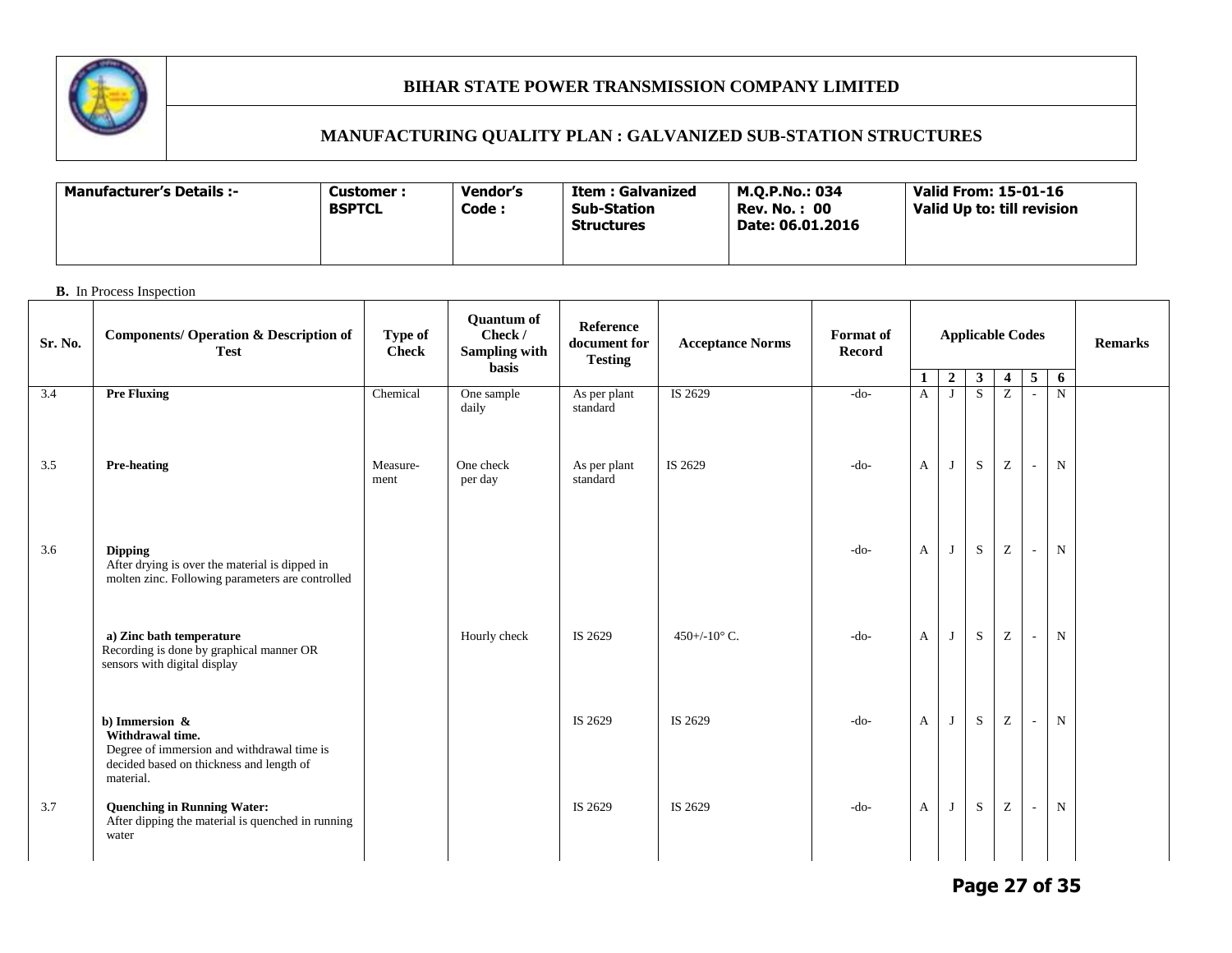

|     | <b>Manufacturer's Details:-</b>                                                                                                             | <b>Customer:</b><br><b>BSPTCL</b> | Vendor's<br>Code :  | <b>Item: Galvanized</b><br><b>Sub-Station</b><br><b>Structures</b> |         | M.Q.P.No.: 034<br><b>Rev. No.: 00</b><br>Date: 06.01.2016 |        |            | <b>Valid From: 15-01-16</b><br>Valid Up to: till revision |      |             |
|-----|---------------------------------------------------------------------------------------------------------------------------------------------|-----------------------------------|---------------------|--------------------------------------------------------------------|---------|-----------------------------------------------------------|--------|------------|-----------------------------------------------------------|------|-------------|
| 3.8 | Dichromating:<br>After quenching, material is dipped in sodium<br>dichromatic solution to avoid the white rust.<br>(Proprietary Chemicals.) |                                   | One Sample<br>daily | IS 2629                                                            | IS 2629 |                                                           | $-do-$ | $A \cup J$ | Z<br>S I                                                  | $-1$ | $\mathbf N$ |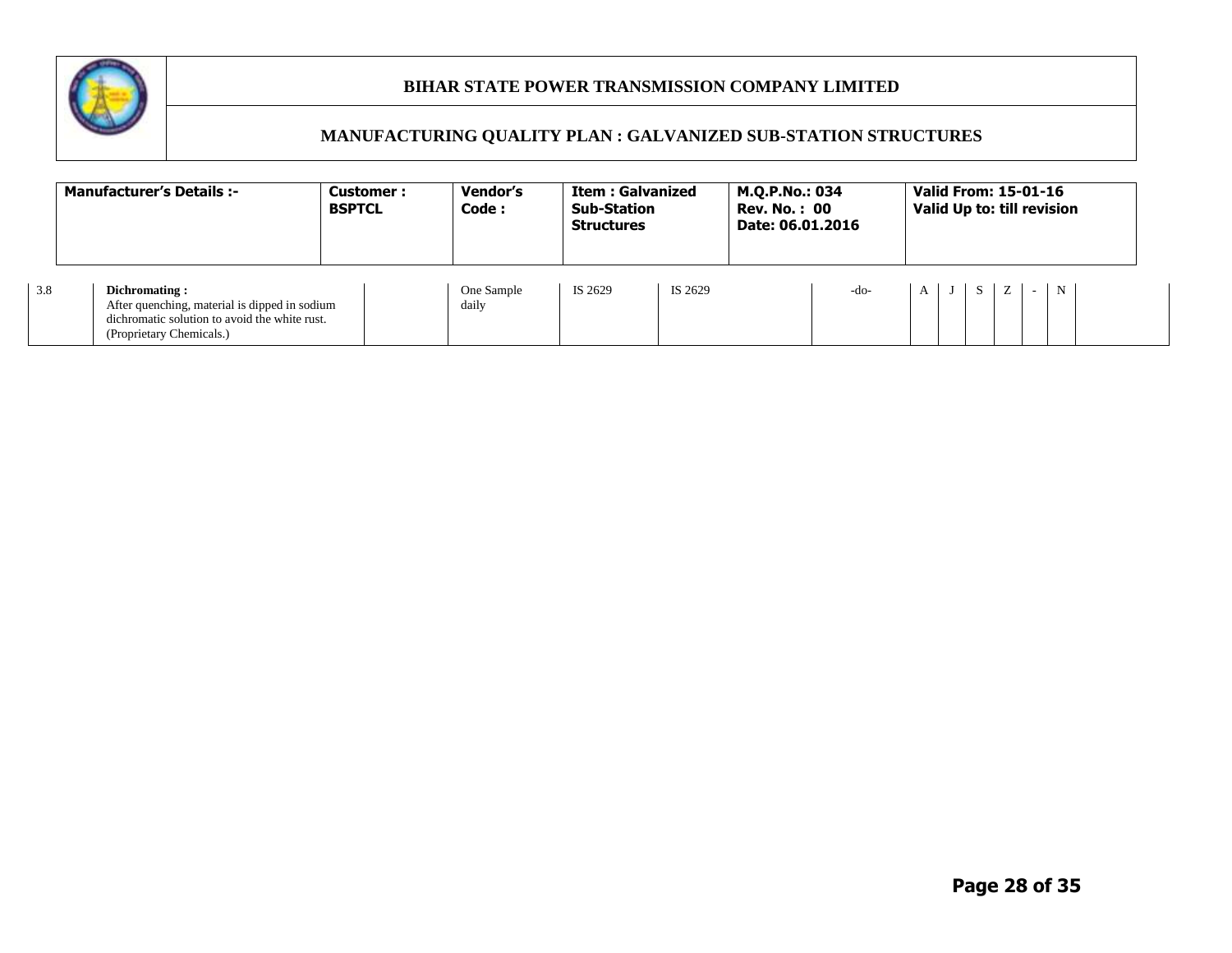

# **MANUFACTURING QUALITY PLAN : GALVANIZED SUB-STATION STRUCTURES**

| Manufacturer's Details :- | Customer :<br><b>BSPTCL</b> | <b>Vendor's</b><br>Code : | Item : Galvanized<br><b>Sub-Station</b><br><b>Structures</b> | M.O.P.No.: 034<br><b>Rev. No.: 00</b><br>Date: 06.01.2016 | Valid From: 15-01-16<br>Valid Up to: till revision |
|---------------------------|-----------------------------|---------------------------|--------------------------------------------------------------|-----------------------------------------------------------|----------------------------------------------------|
|---------------------------|-----------------------------|---------------------------|--------------------------------------------------------------|-----------------------------------------------------------|----------------------------------------------------|

| Sr. No. | Components/<br>Operation &<br><b>Description of Test</b> | <b>Type of Check</b>          | <b>Ouantum of</b><br>Check /<br><b>Sampling</b><br>with basis | <b>Reference</b><br>document for<br><b>Testing</b> | <b>Acceptance Norms</b>                                                                                                                                                                                          | <b>Format</b> of<br>Record |              | <b>Applicable Codes</b> |              | <b>Remarks</b>          |   |             |                                                                                                  |
|---------|----------------------------------------------------------|-------------------------------|---------------------------------------------------------------|----------------------------------------------------|------------------------------------------------------------------------------------------------------------------------------------------------------------------------------------------------------------------|----------------------------|--------------|-------------------------|--------------|-------------------------|---|-------------|--------------------------------------------------------------------------------------------------|
|         |                                                          |                               |                                                               |                                                    |                                                                                                                                                                                                                  |                            | -1           | $\overline{2}$          | $\mathbf{3}$ | $\overline{\mathbf{4}}$ | 5 | 6           |                                                                                                  |
| 4.0     | Galvanizing<br><b>Checking</b>                           |                               |                                                               |                                                    |                                                                                                                                                                                                                  |                            |              |                         |              |                         |   |             |                                                                                                  |
| (a)     | Visual Checking                                          | Visual                        | 100%                                                          | IS 2629                                            | Surface to be free from defects like bare /<br>black spots, (except when small and<br>suitable for patching) heavy ash & flux<br>inclusions, lumps, pimples, runs etc                                            | $-do-$                     | $\mathbf{A}$ | J                       | S            | Z                       |   | $\mathbf N$ |                                                                                                  |
| (b)     | Thickness of<br>Zinc coating                             | Measurement                   | 8 samples /<br>shift                                          | IS 4759                                            | The minimum average zinc coating for all<br>section shall be 87 microns for thickness $>$<br>$5 \text{ mm}$ & 65 microns for thickness $\lt$ 5mm<br>and for plates                                               | $-do-$                     | $\mathbf{A}$ | J                       | S            | Z                       |   | N           | *For marine<br>mentioned<br>in BPS,<br>$>5$ mm=127<br>micron.<br>$<$ 5mm &<br>plate=87<br>micron |
| (c)     | Weight of Zinc<br>coating                                | Measurement                   | 3 samples /<br>shift                                          | IS 4759 / IS<br>6745                               | (a) For thickness below 5mm, but not less<br>then 2 mm and for plates-Average Mass of<br>Coating -460gm/m <sup>2</sup><br>(b) For thickness 5mm $\&$ above - Average<br>Mass of Coating $-610$ gm/m <sup>2</sup> | $-do-$                     | $\mathbf{A}$ | J                       | S            | Z                       |   | N           | $*For$<br>marine.<br>$>5$ mm=900<br>$gm/m2$ ,<br>$<$ 5mm &<br>$plate=610$<br>gm/m <sup>2</sup>   |
| (d)     | Uniformity<br>of Zinc coating                            | Measurement                   | 3 samples /<br>shift                                          | IS 2633                                            | Material to withstand<br>4 dips of one minute each without showing<br>signs of copper deposits                                                                                                                   | $-do-$                     | $\mathbf{A}$ | J                       | ${\bf S}$    | Z                       |   | ${\bf N}$   |                                                                                                  |
| (e)     | Adhesion Tests of<br>Zinc coating                        | Pivoted<br><b>Hammer</b> Test | 3 samples /<br>shift                                          | IS 2629                                            | No removal or lifting of coating in areas<br>between hammer impressions                                                                                                                                          | $-do-$                     | $\mathbf{A}$ | J                       | S            | Z                       |   | N           |                                                                                                  |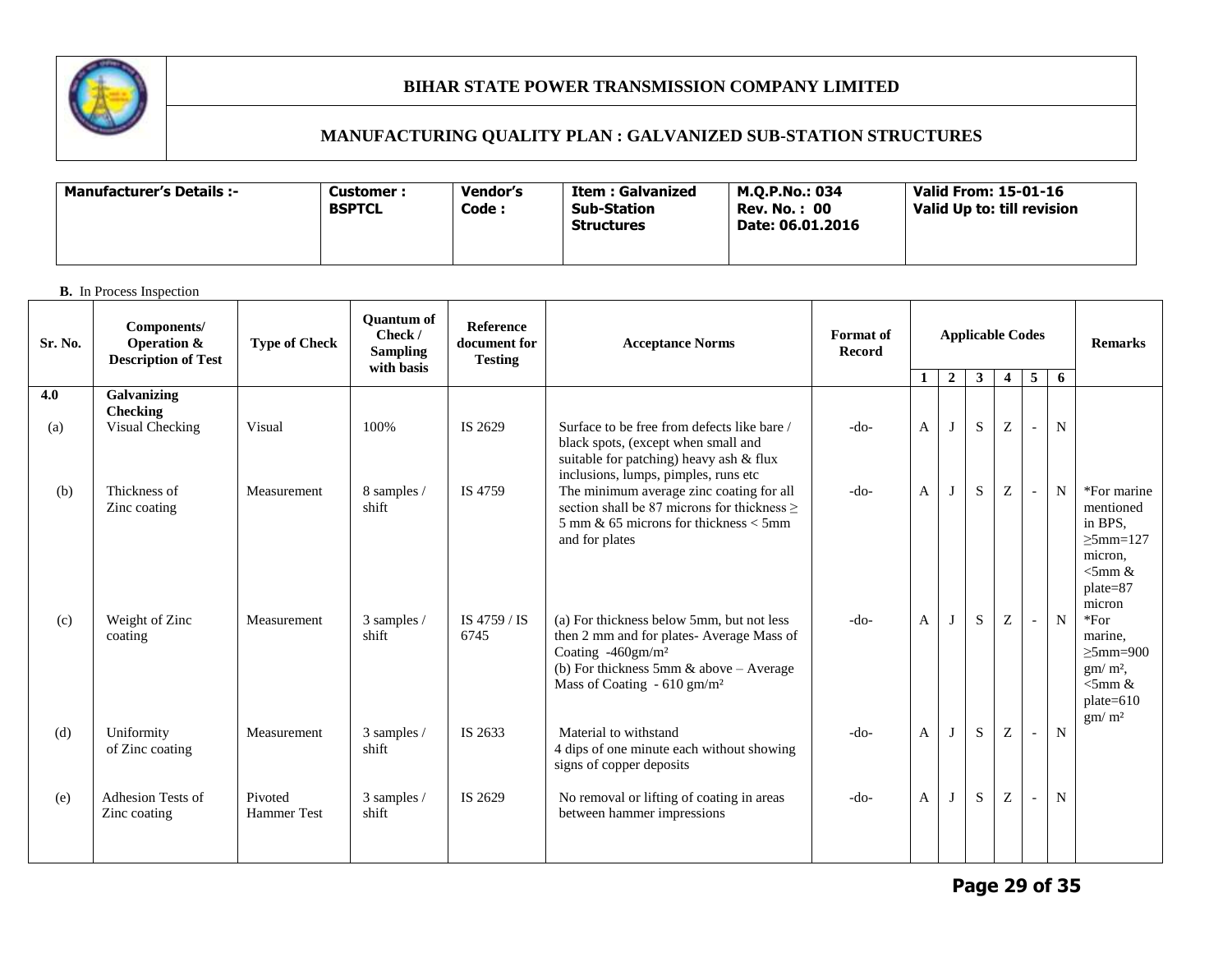

# **MANUFACTURING QUALITY PLAN : GALVANIZED SUB-STATION STRUCTURES**

| <b>Manufacturer's Details :-</b> | Customer :<br><b>BSPTCL</b> | Vendor's<br>Code : | Item : Galvanized<br><b>Sub-Station</b><br><b>Structures</b> | M.O.P.No.: 034<br><b>Rev. No.: 00</b><br>Date: 06.01.2016 | Valid From: 15-01-16<br>Valid Up to: till revision |
|----------------------------------|-----------------------------|--------------------|--------------------------------------------------------------|-----------------------------------------------------------|----------------------------------------------------|
|----------------------------------|-----------------------------|--------------------|--------------------------------------------------------------|-----------------------------------------------------------|----------------------------------------------------|

### **C.** Final Inspection & Testing

| Sr.<br>No. | <b>Components/ Operation</b><br>& Description of Test                                                                                                               | <b>Type of Check</b> | <b>Ouantum of</b><br><b>Check / Sampling</b><br>with basis       | <b>Acceptance Norms</b>                                         | Format<br>of Record                                             |                |   |                |              | <b>Applicable Codes</b> |   | <b>Remarks</b> |  |
|------------|---------------------------------------------------------------------------------------------------------------------------------------------------------------------|----------------------|------------------------------------------------------------------|-----------------------------------------------------------------|-----------------------------------------------------------------|----------------|---|----------------|--------------|-------------------------|---|----------------|--|
|            |                                                                                                                                                                     |                      |                                                                  |                                                                 |                                                                 |                |   | $\overline{2}$ | $\mathbf{3}$ | 4                       | 5 | 6              |  |
| 5.0        | <b>FINAL INSPECTION &amp;</b><br><b>TESTING</b><br>(Inspection Engineer to<br>Check/ensure compliance<br>to notes/General<br>Requirements given on<br>Notes of MQP. |                      |                                                                  |                                                                 |                                                                 |                |   |                |              |                         |   |                |  |
| (a)        | VISUAL &<br><b>DIMENSIONAL</b><br><b>INSPECTION</b><br>For Fabrication (as per<br>approved dwg.) &<br>Galvanizing                                                   | Visual & Measurement | One sample for<br>Every 50 MT/<br>section/Lot or part<br>thereof | Please refer<br>Sr. No 2(a)<br>to $2(j)$<br>& Cl. No.<br>4.3(a) | Please refer<br>Sr. No 2(a)<br>to $2(j)$<br>& Cl. No.<br>4.3(a) | Test<br>Report | A |                | $\mathbf U$  | Z                       |   | Y              |  |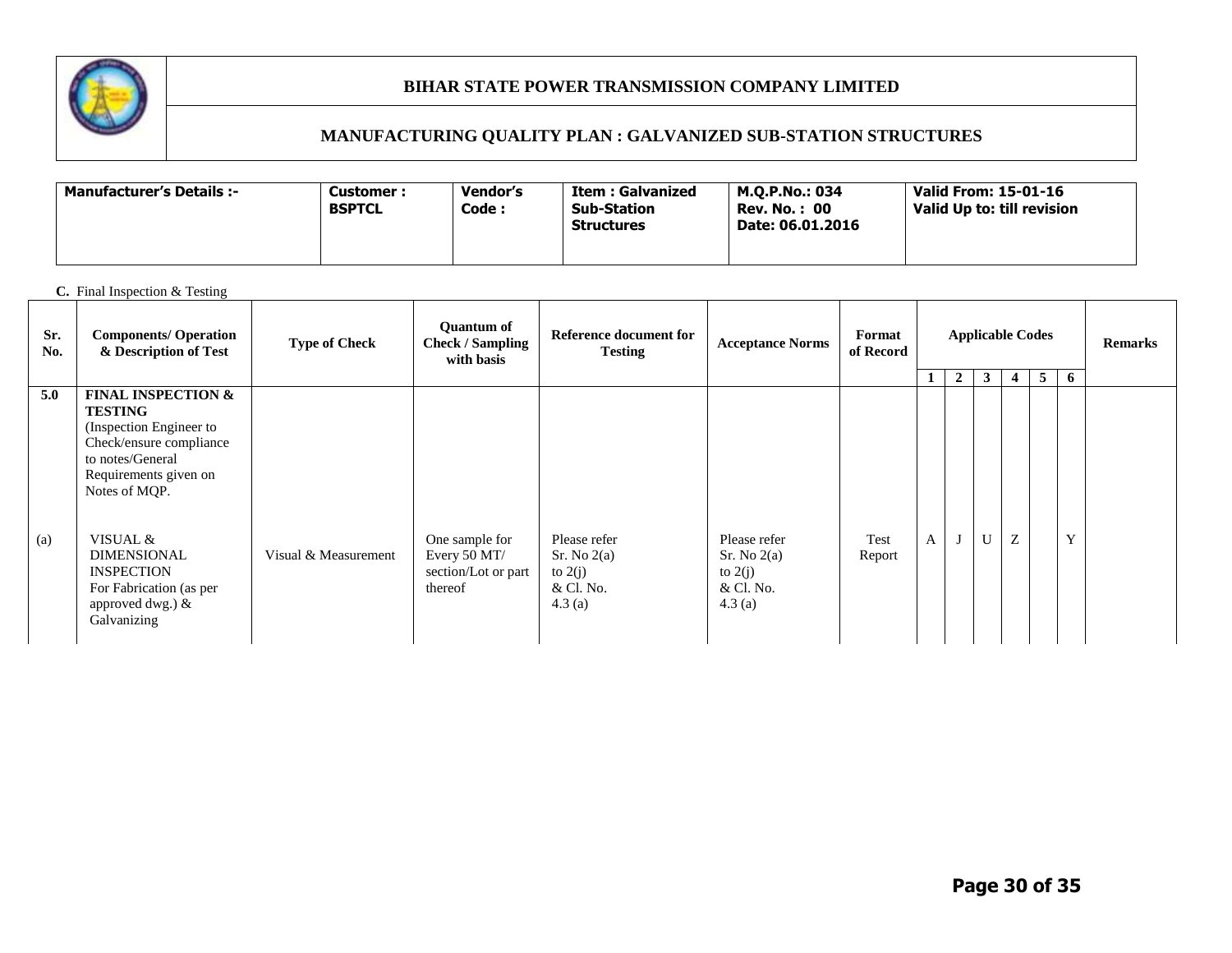

|     | <b>Manufacturer's Details :-</b>                                                                                                                                      | <b>Customer:</b><br><b>BSPTCL</b>                                                                      | <b>Vendor's</b><br>Code:                                         | <b>Item: Galvanized</b><br><b>Sub-Station</b><br><b>Structures</b>      |                                                                           | M.Q.P.No.: 034<br><b>Rev. No.: 00</b><br>Date: 06.01.2016 |              |         |                   | <b>Valid From: 15-01-16</b><br>Valid Up to: till revision |                          |   |  |
|-----|-----------------------------------------------------------------------------------------------------------------------------------------------------------------------|--------------------------------------------------------------------------------------------------------|------------------------------------------------------------------|-------------------------------------------------------------------------|---------------------------------------------------------------------------|-----------------------------------------------------------|--------------|---------|-------------------|-----------------------------------------------------------|--------------------------|---|--|
| (b) | <b>MECHANICAL</b><br><b>PROPERTIES</b>                                                                                                                                | (i) UTS Test<br>(ii) Yield Stress Test<br>(iii) Percentage<br><b>Elongation Test</b><br>(iv) Bend Test | One sample for<br>Every 50 MT/<br>section/Lot or part<br>thereof | Please Refer (for test)<br>values) Sr. No.<br>$1.1.1(a)$ , (b) (c), (d) | Please Refer (for<br>test values) Sr. No.<br>$1.1.1(a)$ , (b) (c),<br>(d) | Test<br>Report                                            | $\mathbf{A}$ |         | U                 | Ζ                                                         | $\overline{\phantom{a}}$ | Y |  |
| (c) | <b>Chemical Properties</b><br>(only applicable for black<br>angle sections procured<br>from primary sources<br>without stage CIP by<br><b>BSPTCLat source place</b> ) | Spectro Analysis                                                                                       | -do-                                                             | IS 2062:2011                                                            | Needs to be<br>comparable with<br>TC of primary<br>sources                | Test<br>Report                                            | A<br>D       | J/<br>L | U<br>$\mathbf{V}$ | Z                                                         |                          | Y |  |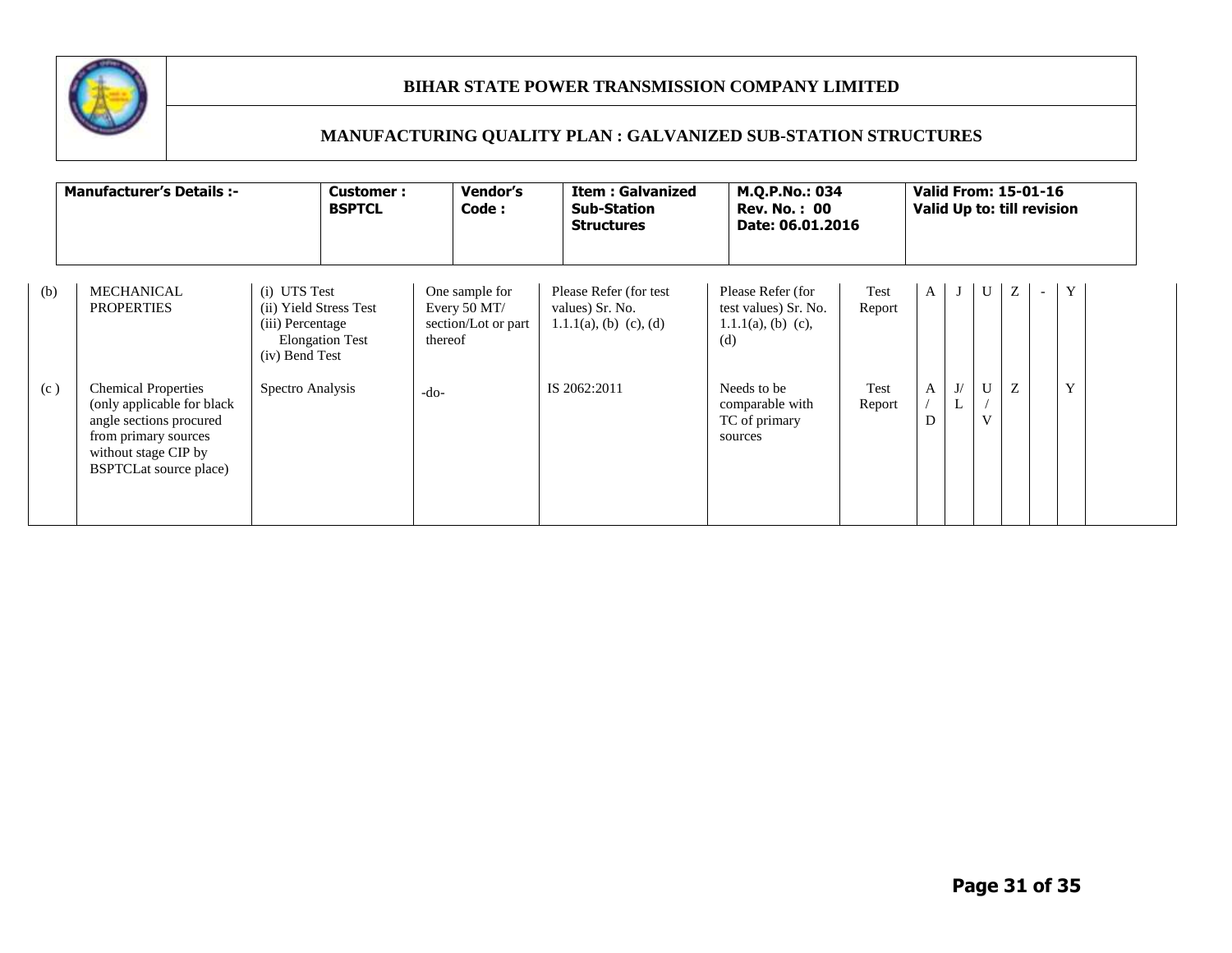

# **MANUFACTURING QUALITY PLAN : GALVANIZED SUB-STATION STRUCTURES**

| <b>Manufacturer's Details :-</b><br><b>Customer :</b><br><b>BSPTCL</b> | Vendor's<br>Code : | Item : Galvanized<br><b>Sub-Station</b><br><b>Structures</b> | M.O.P.No.: 034<br><b>Rev. No.: 00</b><br>Date: 06.01.2016 | Valid From: 15-01-16<br>Valid Up to: till revision |
|------------------------------------------------------------------------|--------------------|--------------------------------------------------------------|-----------------------------------------------------------|----------------------------------------------------|
|------------------------------------------------------------------------|--------------------|--------------------------------------------------------------|-----------------------------------------------------------|----------------------------------------------------|

### **C.** Final Inspection & Testing

| Sr. No. | Components/<br><b>Operation &amp;</b><br><b>Description of Test</b>     | <b>Type of Check</b>                                                                                                                     | <b>Ouantum of</b><br>Check /<br><b>Sampling</b><br>with basis       | Reference<br>document for<br><b>Testing</b> | Acceptance<br><b>Norms</b>                                                    | <b>Format</b> of<br>Record | <b>Applicable Codes</b> |  |              |   |                          |   | 5<br>$\overline{2}$<br>$\mathbf{3}$<br>4 |  |  |  |  |  |  |  |  |  |  |  |  |  |  |  |  |  |  |  |  |  |  |  |  |  |  |  |  |  | <b>Remarks</b> |
|---------|-------------------------------------------------------------------------|------------------------------------------------------------------------------------------------------------------------------------------|---------------------------------------------------------------------|---------------------------------------------|-------------------------------------------------------------------------------|----------------------------|-------------------------|--|--------------|---|--------------------------|---|------------------------------------------|--|--|--|--|--|--|--|--|--|--|--|--|--|--|--|--|--|--|--|--|--|--|--|--|--|--|--|--|--|----------------|
|         |                                                                         |                                                                                                                                          |                                                                     |                                             |                                                                               |                            |                         |  |              |   |                          | 6 |                                          |  |  |  |  |  |  |  |  |  |  |  |  |  |  |  |  |  |  |  |  |  |  |  |  |  |  |  |  |  |                |
| (d)     | <b>GALVANIZING</b><br><b>TESTS</b><br>(includes for<br>foundation bolt) | i) Thickness of Zinc Coating<br>ii) Weight of Zinc Coating<br>iii) Uniformity of Zinc<br>Coating<br>iv) Adhesion Test of Zinc<br>Coating | One sample<br>for<br>Every 50 MT/<br>section<br>and part<br>thereof | IS 2629/IS<br>4759/IS<br>6745/IS 2633/      | Please refer Cl.<br>4.0                                                       | Test Report                | A                       |  | U            | Z |                          | Y |                                          |  |  |  |  |  |  |  |  |  |  |  |  |  |  |  |  |  |  |  |  |  |  |  |  |  |  |  |  |  |                |
|         | For Foundation bolt-<br>a) Dimensional test                             | Measurement                                                                                                                              | Sampling as<br>per IS<br>1367/2500                                  | <b>BSPTCL</b><br>Drawing                    | <b>BSPTCL</b><br>Drawing                                                      | <b>Test Report</b>         | A                       |  | $\mathbf{U}$ |   | $\overline{\phantom{a}}$ | Y |                                          |  |  |  |  |  |  |  |  |  |  |  |  |  |  |  |  |  |  |  |  |  |  |  |  |  |  |  |  |  |                |
|         | b) Mechanical Test<br>UTS, Yield &<br>Elongation                        | Mechanical                                                                                                                               | 2 sample per<br>heat/cast/lot<br>of 100MT                           | As per IS<br>2062/SAE 1018                  | As per IS<br>2062/SAE 1018                                                    |                            |                         |  |              |   |                          |   |                                          |  |  |  |  |  |  |  |  |  |  |  |  |  |  |  |  |  |  |  |  |  |  |  |  |  |  |  |  |  |                |
|         | c)Chemical Test                                                         | Spectro Analysis                                                                                                                         | 2 sample<br>/heat/cast/lot<br>or part thereof                       | $-do-$                                      | Chemistry<br>needs to be<br>comparable<br>with raw<br>material<br>supplier TC | <b>TPL Report</b>          |                         |  |              |   |                          |   |                                          |  |  |  |  |  |  |  |  |  |  |  |  |  |  |  |  |  |  |  |  |  |  |  |  |  |  |  |  |  |                |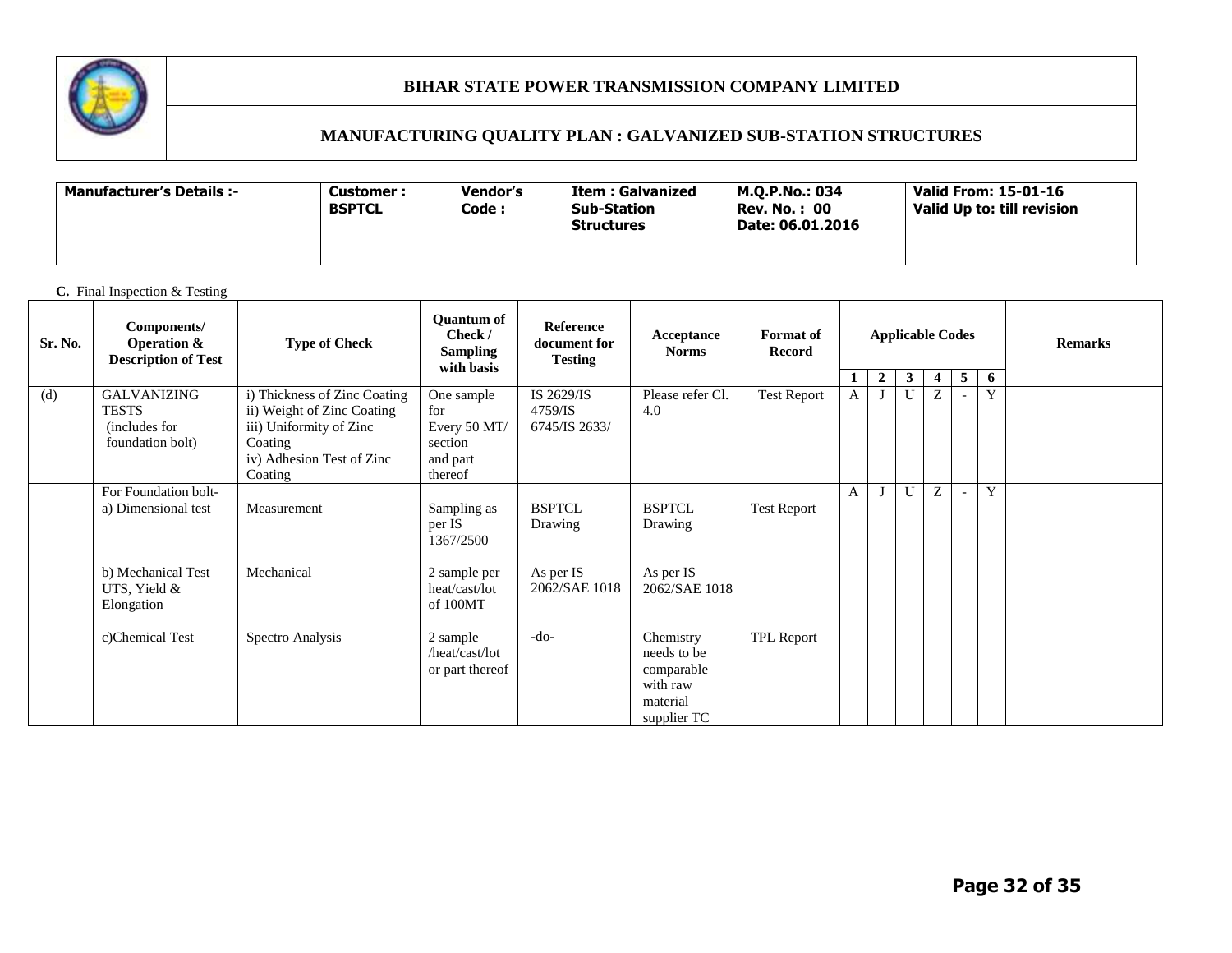

|     | <b>Manufacturer's Details :-</b>              |       | <b>Customer:</b><br><b>BSPTCL</b> | Vendor's<br>Code: | <b>Sub-Station</b><br><b>Structures</b> | <b>Item: Galvanized</b>                                                                       | M.Q.P.No.: 034<br><b>Rev. No.: 00</b><br>Date: 06.01.2016 |  | <b>Valid From: 15-01-16</b><br>Valid Up to: till revision                                                                                                                                                                                                                                                                                                        |
|-----|-----------------------------------------------|-------|-----------------------------------|-------------------|-----------------------------------------|-----------------------------------------------------------------------------------------------|-----------------------------------------------------------|--|------------------------------------------------------------------------------------------------------------------------------------------------------------------------------------------------------------------------------------------------------------------------------------------------------------------------------------------------------------------|
| 6.0 | Packing, Storing,<br>Bundling and<br>Handling | 100 % |                                   |                   |                                         | IS802/BSPTCL<br>specn./Packing<br>list to be<br>submitted along<br>with dispatch<br>documents | Tower<br>manufacturer'<br>s Log<br>Book/Format<br>No      |  | Pieces of light sections<br>to be wire bundled and<br>heavy sections to be<br>supplied loose. Stacking<br>have<br>to<br>proper<br>ventilation and kept<br>inclined. Damage to<br>galvanization coating to<br>avoided<br>while<br>be<br>handling. to<br>ensure<br>sequential supplies and<br>other details as per<br><b>BSPTCL</b><br>technical<br>specification. |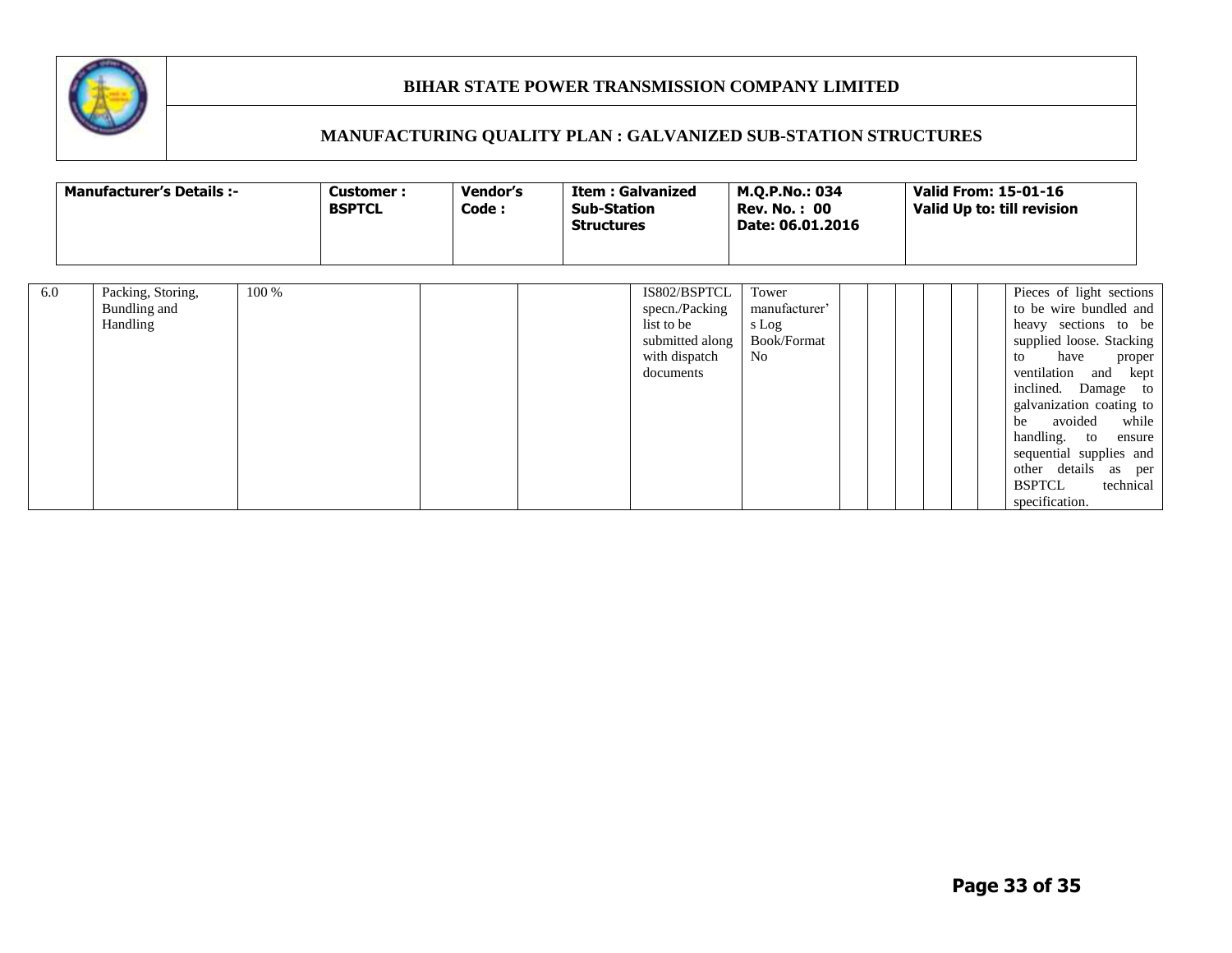

### **MANUFACTURING QUALITY PLAN : GALVANIZED SUB-STATION STRUCTURES**

| <b>Manufacturer's Details :-</b><br>Customer :<br><b>BSPTCL</b> | Vendor's<br>Code : | Item : Galvanized<br><b>Sub-Station</b><br>Structures | M.O.P.No.: 034<br><b>Rev. No.: 00</b><br>Date: 06.01.2016 | Valid From: 15-01-16<br>Valid Up to: till revision |
|-----------------------------------------------------------------|--------------------|-------------------------------------------------------|-----------------------------------------------------------|----------------------------------------------------|
|-----------------------------------------------------------------|--------------------|-------------------------------------------------------|-----------------------------------------------------------|----------------------------------------------------|

#### **NOTES/GENERAL REQUIREMENTS TO BE CHECKED/ENSURED**

- (1) The manufacturer if purchasing the steel sections directly from the re-rollers, the BSPTCL approved reroller MQP to be ensured. If black angle sections are procured from primary producers, the manufacturer have the responsibility to check the chemistry of material meeting the test certificate values.
- (2) Nuts & Bolts and Step Bolts & Nuts & other bought out items to be procured from BSPTCL approved sources and inspection at sub-vendor's works.
- (3) Welding procedure and Welder's performance qualification approval by BSPTCL is required in case welding is involved at any stage of fabrication/erection.
- (4) All bent pieces shall be checked at the process of bending by a bend gauge made as per bend ratio/degree shown in the sketch of the item/mark no. On the stand one piece is thoroughly checked with bend gauge and all other pieces are checked by comparison method and pieces are cleared for further process. If the holes are to be made near the bend line the same shall be done after bending.
- (5) The sample pieces consumed in a testing shall be replenished by the manufacturer at the time of dispatch. If the offered material meets the quality requirements, DISPATCH CLEARANCE shall be issued for total quantity offered without deducting the weight of materials consumed in testing.
- (6) BSPTCL Specification means BSPTCL Technical Specification, Approved Drawing, Approved Technical data sheet and LOA provisions applicable for the specific contract.
- **(7) Grades of steel used and the standards to which they conform shall be as approved by BSPTCL Engineering for the specific contract and shall be indicated in approved Drawings/ BOM/offer list at the time of inspection.**
- (8) Steel plates below 6 mm used for packing plates/Packing washers shall be as per BSPTCL specification/ approved drawings, Produced as per IS 1079 1994 (Grade-O) are also acceptable however if below 6 mm thickness plates are used as load bearing plates viz. gusset plates, Joint splices etc. same shall confirm to IS 2062 or equivalent standard.
- (10) The manufacturer shall maintain proper co-relation of test certificate with respect to the material from raw material stage to finished material stage (whether procured from main producer or BSPTCL approved Re-rollers)
- (11) The manufacturer shall strip off galvanizing of rejected material before re-galvanizing in case rejection is due to galvanizing defects.
- (12) The manufacturer shall dispose off entire section rejected in physical testing by gas cutting or by machine cutting from any end of rejected mark number.